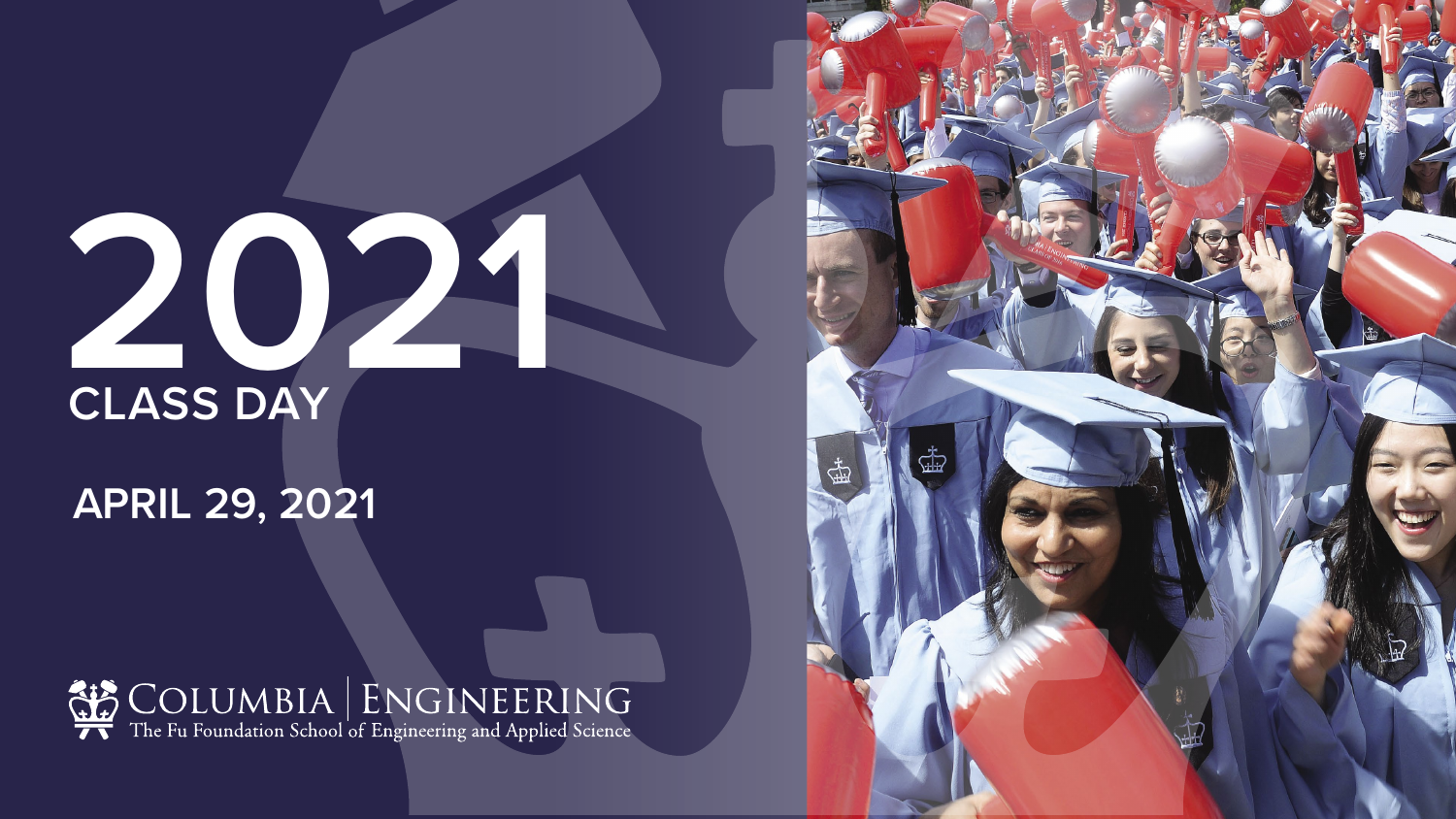

## **AN INSPIRING VISION FOR THE SCHOOL: COLUMBIA ENGINEERING FOR HUMANITY**

- 
- 

Our Columbia Engineering for Humanity vision articulates a pivotal moment for our school — a moment when society is looking to engineers for answers, and engineers are working together and across disciplines to provide solutions.

We continue to push the frontiers of engineering in research and education, striving to make a significant impact on the areas of sustainability, health, security, connectivity and creativity.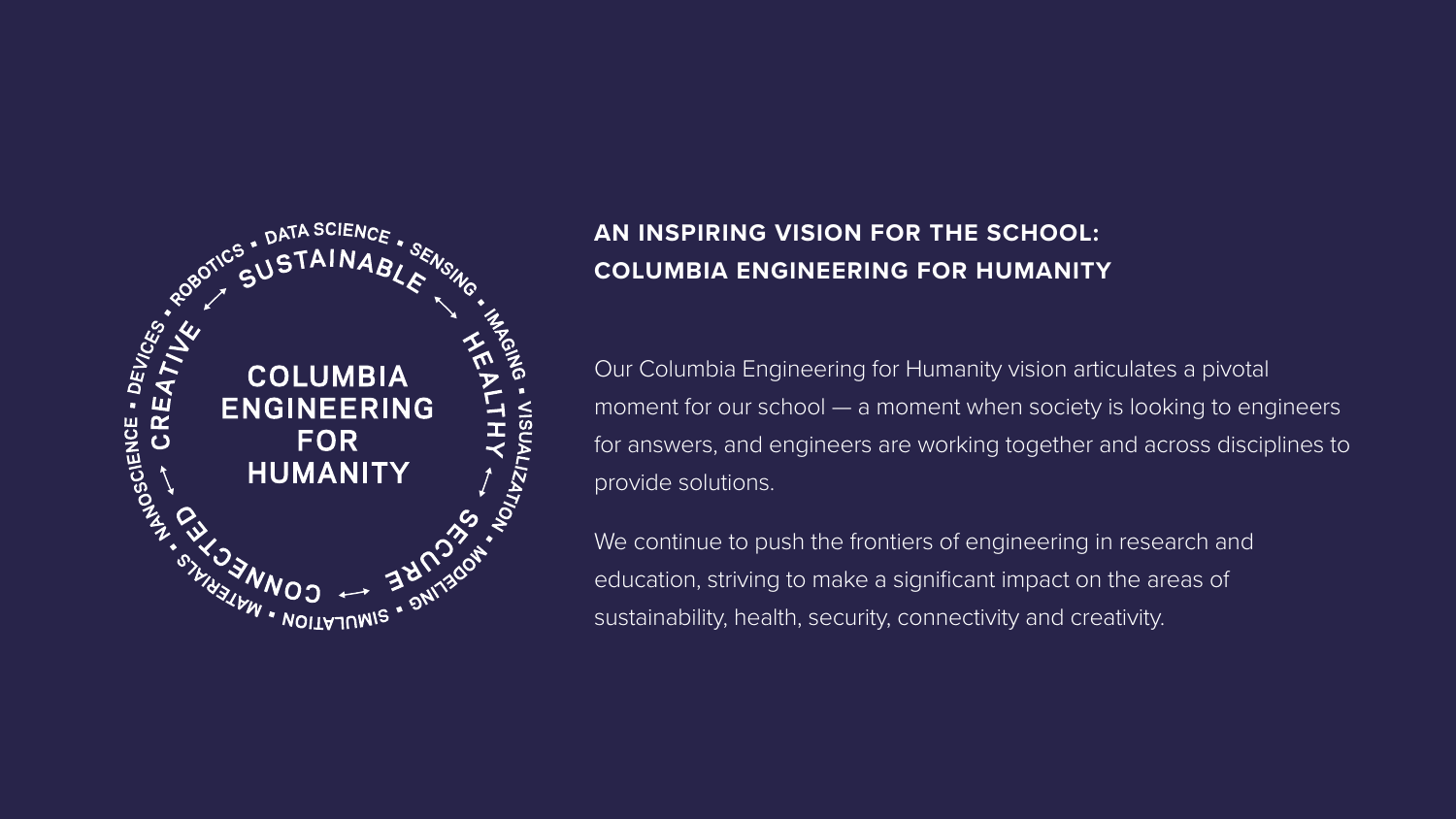#### I. WELCOME

II. SENIOR CLASS PRESIDENT REMARKS

III. KEYNOTE REMARKS

### IV. PRESENTATION OF DISTINGUISHED CLASS AWARDS

RECIPIENTS

V. VALEDICTORY REMARKS

#### **Mary Cunningham Boyce**

Dean of The Fu Foundation School of Engineering and Applied Science The Morris A. and Alma Schapiro Professor

#### **Kalisa Ndamage**

President of the Class of 2021

#### **Barclay Morrison III**

Vice Dean of Undergraduate Programs Professor of Biomedical Engineering

#### **Rocco B. Commisso '71SEAS, '75BUS**

#### **Adheli Gonzalez | George Vincent Wendell Memorial Medal**

This certificate and award, established in 1924 by alumni and faculty friends of the late Professor George Vincent Wendell to honor and perpetuate his memory, are granted annually by choice of the class and faculty to that member of the Columbia Engineering graduating class who best exemplifies his ideals of character, scholarship and service.

#### **Alexander Paskov | Salutatorian**



**Noah Huber-Feely | The Illig Prize**

**Noah Huber-Feely | Valedictorian**

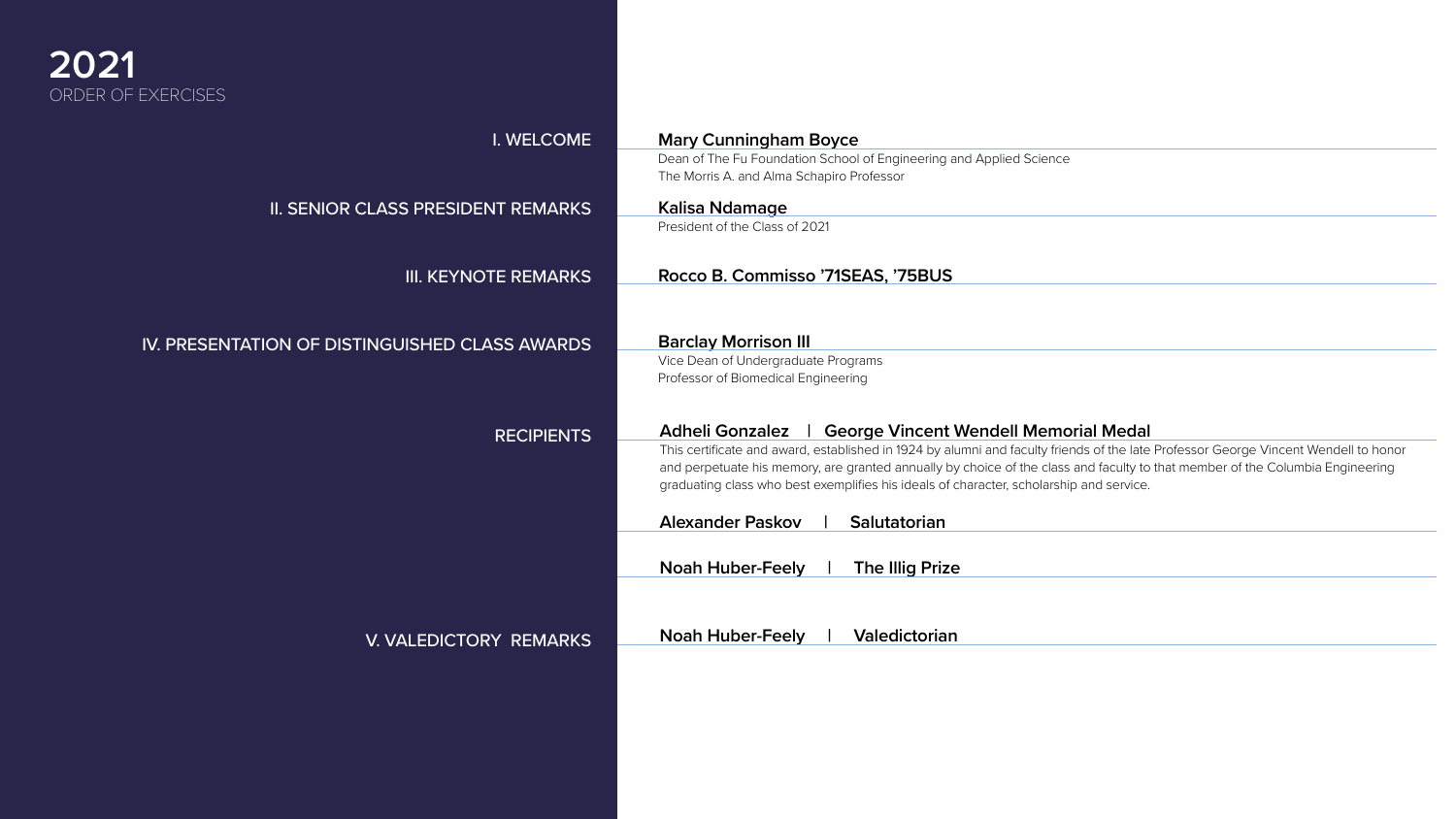### **Soulaymane Kachani**

Senior Vice Dean and Professor Vice Provost for Teaching and Learning

## **2021** ORDER OF EXERCISES

## VI. PRESENTATION OF GRADUATE AWARDS

#### RECIPIENTS

VII. GRADUATE STUDENT REMARKS

## VIII. REMARKS AND PRESENTATION OF AWARDS

FACULTY AWARD RECIPIENTS

### **Tingjun Chen | Morton B. Friedman Memorial Prize for Excellence**

## **Christophe Jean-Michaël Brown (MS), Aimee Rose Moses (MS)**

### **& Shreya Narasimhan (PhD) | Graduate Student Life Award**

### **Rohit Sharma**

Professor of Professional **Practice** 

This prize is awarded periodically to an undergraduate or graduate student in Columbia Engineering who best exhibits the characteristics of academic excellence, visionary leadership and outstanding promise for the future, embodied in the life of Morton B. Friedman, who served the school and the University for more than 50 years as a professor, department chair and senior vice dean.

These awards are given to students whose participation and involvement at Columbia have enhanced the spirit of graduate student life on campus, creating a more purposeful, caring and celebrative community.

Columbia Engineering Graduate Student Speaker

## **Mary Cunningham Boyce**

Dean of The Fu Foundation School of Engineering and Applied Science The Morris A. and Alma Schapiro Professor

**Yevgeniy Yesilevskiy** Lecturer in the Discipline of Innovation and Design

### **Chris Boyce | Janette and Armen Avanessians Diversity Award**

Assistant Professor of Chemical Engineering

#### **Augustin Chaintreau**

### Ali Hirsa **No. 2018 18 Hirsa Inc. 2018 18 Hirsa** Edward and Carole Kim Award for Faculty Involvement

Associate Professor of Computer Science

The Kim Award, established in 2000 by Edward and Carole Kim, parents of Brian Kim '01, was created to honor a faculty member who is not only an excellent teacher but also shows a special, personal commitment to students.

This award, established in 2007, honors faculty members whose actions encourage women and men from diverse backgrounds to become part of the academic community of engineering education.

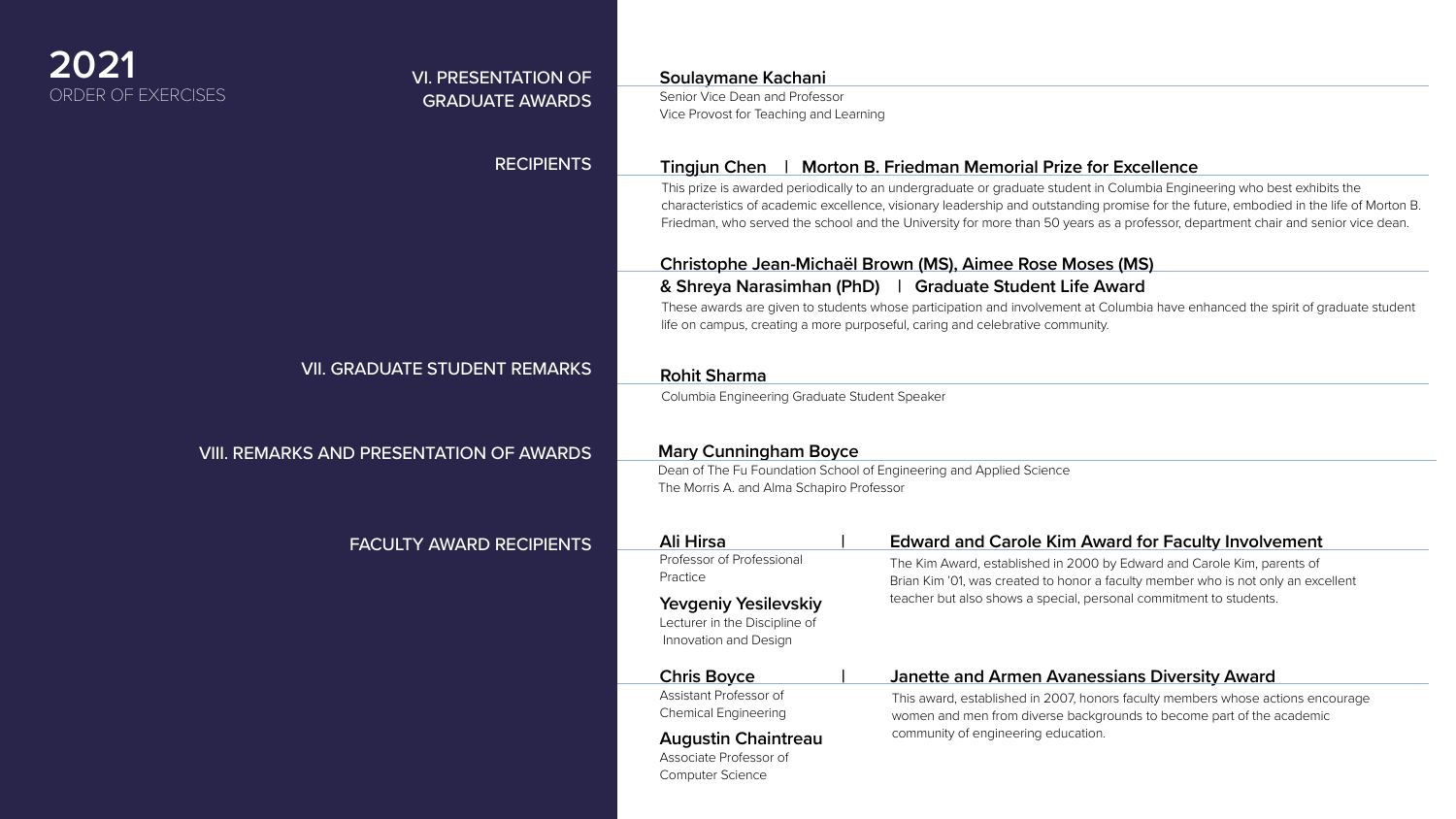## **2021** ORDER OF EXERCISES

### IX. REMARKS

#### X. NAME RECOGNITION

#### XI. CLOSING

#### Clefhangers

# **Lee C. Bollinger**

President of Columbia University

#### **"Stand, Columbia!"**

Mother, stay'd on rock eternal, Crown'd and set upon a height, Glorified by Light supernal— In thy radiance we see light, Torch thy children's lamps to kindle, Beacon-star to cheer and guide, Stand, Columbia! Alma Mater— Through the storms of Time abide! Stand, Columbia! Alma Mater— Through the storms of Time abide!

Honor, love, and veneration Crown forevermore thy brow! Many a grateful generation Hail thee as we hail thee now! Till the lordly Hudson seaward Cease to roll his heaving tide, Stand, Columbia! Alma Mater— Through the storms of Time abide! Stand, Columbia! Alma Mater— Through the storms of Time abide! —Gilbert Oakley Ward, CC 1902

#### **Mary Cunningham Boyce**

Dean of The Fu Foundation School of Engineering and Applied Science The Morris A. and Alma Schapiro Professor

## **"Roar, Lion, Roar" (Fight Song)**

When the bold teams of old wore the blue and white, Deeds of fame made their name here at old Columbia! Nowadays, we can praise fighting teams again! Hear the Lion roar his pride, While the men of Morningside, Follow the blue and white to victory! Roar, Lion, Roar And wake the echoes of the Hudson Valley!

Fight on to victory evermore, While the sons of Knickerbocker rally round Columbia! Columbia! Shouting her name forever! Roar, Lion, Roar For Alma Mater on the Hudson Shore! —Corey Ford, CC 1923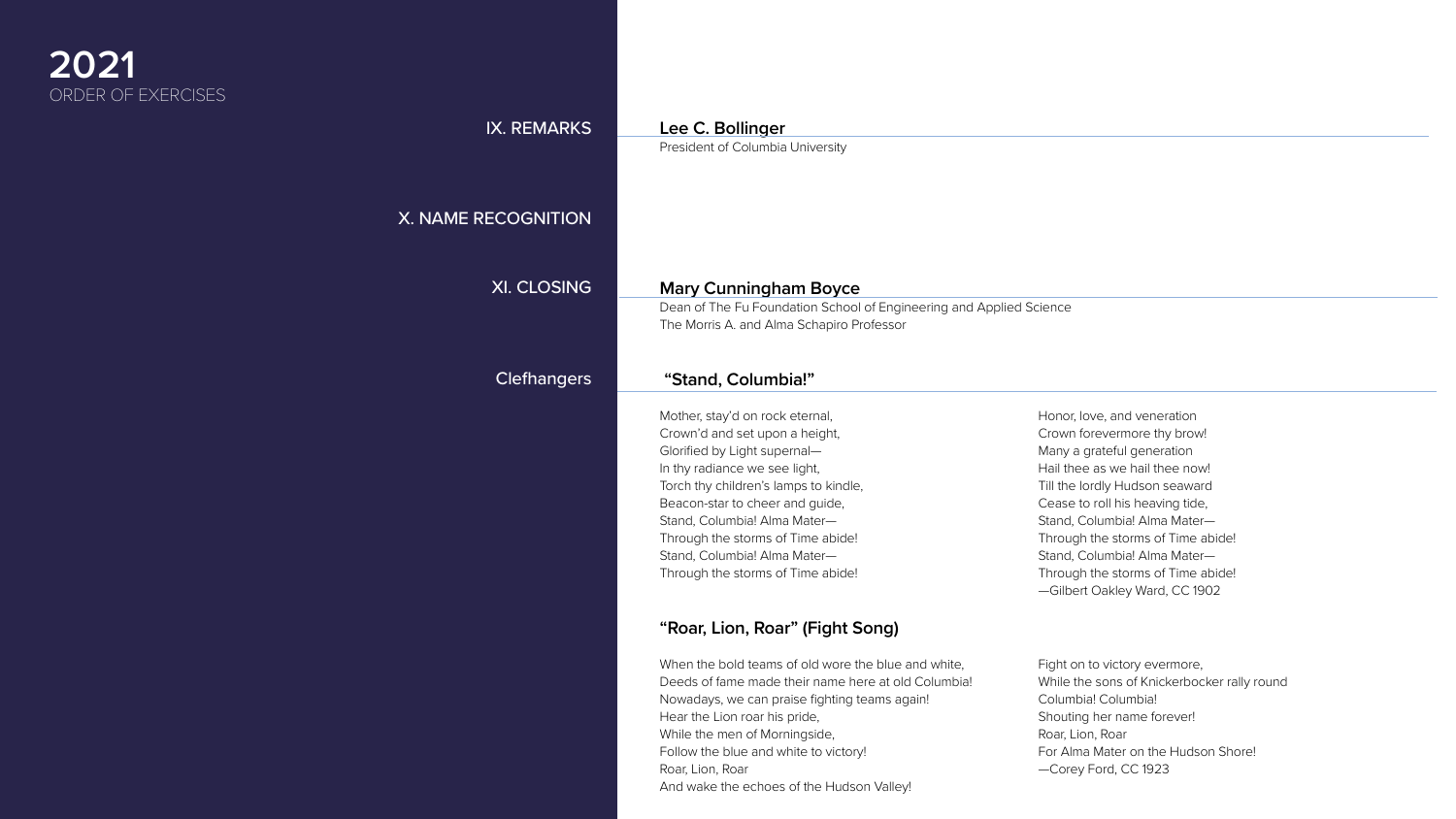

#### Archana Murali

Columbia Data Science Society

Amanda Zong

Engineers Without Borders – Uganda Project

Maria Chart

Virginia Q. Jiang

### 2021 SENIOR AWARD RECIPIENTS

This award, named for Bill Campbell CC'62, TC'64, who was chair emeritus of the University's Board of Trustees, celebrates a student leader at each school who exemplifies exceptional leadership and builds Columbia spirit.

### Zvi Galil Award for Improvement in Engineering Student Life

Given annually to the student group that most improves engineering student life during the academic year. Established in honor of Zvi Galil, dean of the school from 1995 to 2007.

#### Thomas "Pop" Harrington Medal

This medal is awarded to the student in the graduating class who best exemplifies the qualities of character that Professor Harrington exhibited during his 40 years of teaching at the School of Engineering, from 1894 to 1935. The Harrington Medal is made possible by a very generous and deeply appreciated gift from Dr. Myron A. Coler '34, PhD '37.

#### Robert D. Lilley Award for Socially Responsible Engineering

Established in 2013 by a gift from Helen M. Lilley, this award supports the activities of student clubs at the school that have as their primary focus socially responsible engineering.

#### School of Engineering and Applied Science Scholar Athlete Award

This award is presented by the Office of the Dean to a graduating Columbia Engineering student who has distinguished himself or herself as a varsity athlete and scholar.

#### School of Engineering and Applied Science Student Activities Award

This award is presented to the Columbia Engineering senior who by virtue of his or her willingness, energy and leadership has significantly contributed to the cocurricular life of the school.

Students were honored on April 6 at the Leadership and Excellence Awards Ceremony.

### **Campbell Award**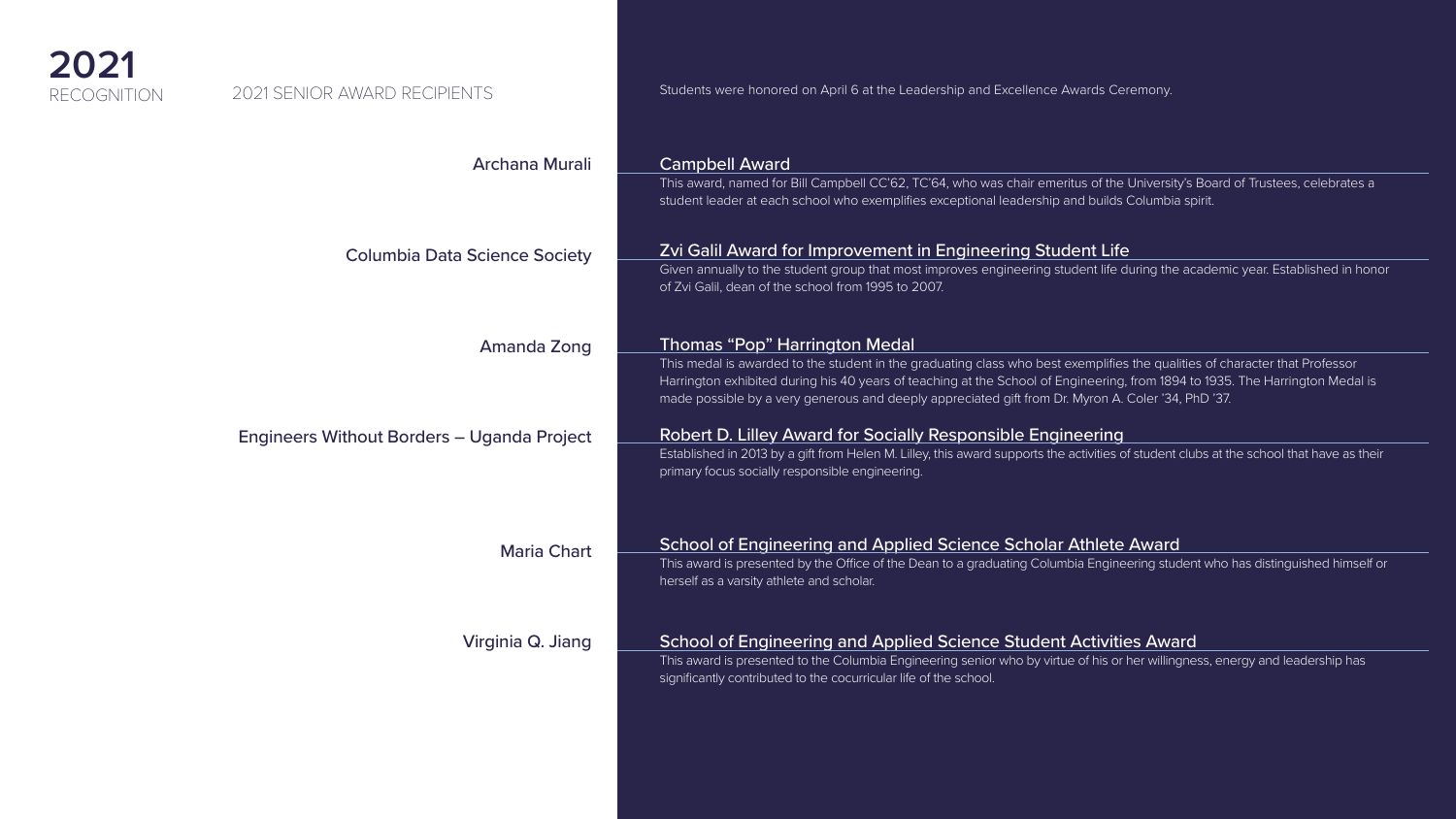## SENIOR MARSHALS

# GRADUATE STUDENT MARSHALS

Senior Marshals are outstanding students of the senior class in good academic standing who have a record of contributing to their class, their school and their community.



Natalia Dorogi Adheli Gonzalez Alexander Jermann Virginia Q. Jiang Kathy Lau

Hans Montero Bret Silverstein Anisha Tyagi Anjali Verma Alina Ying

Christophe Jean-Michaël Brown Lauren Elizabeth Friend Vatsal Jaipuria Xinyi Liu Daniel Chase Klass Sonia Kodgule Ye Eun Moon

Chen Opatovsky Zane Matthew Peycke Madhavan Seshadri Shivani Shankar Xun Wang Abhimanyu Yadav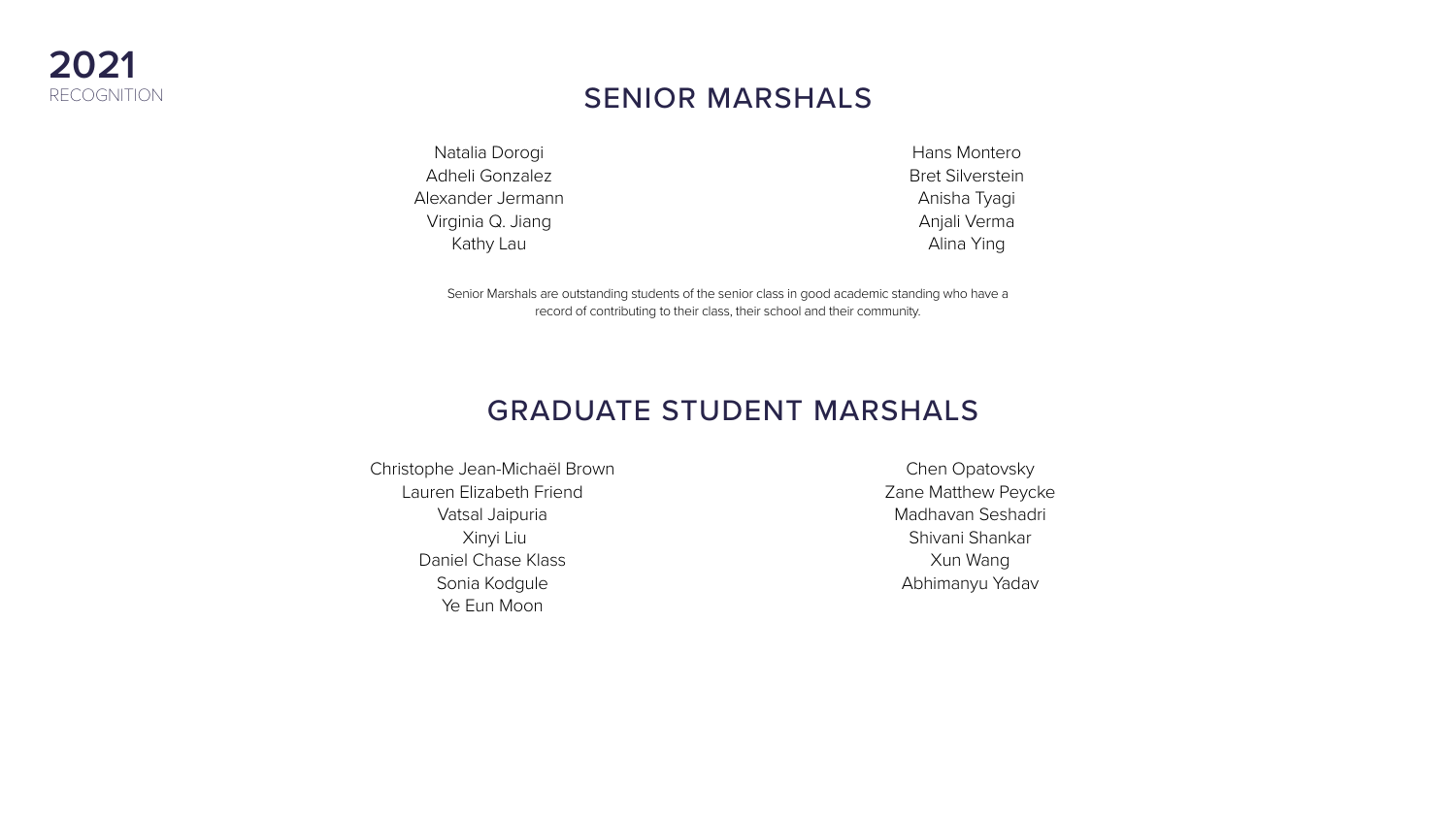

#### Santiago Bugallo

Serena Tsui E.G. Sutton Klein

Junhui Zhang

Joseph T. Lee

### Mahshid Ghasemi Dehkordi & Matthew Morawiec

### Yanda Chen, Huy Ha, Jack Junyao Shi & Janet Zhang

#### ADDITIONAL AWARDS AND PRIZES

### American Society of Civil Engineers—Robert Ridgway Award

Awarded to the senior showing the most promise for a professional career in civil engineering.

In recognition of outstanding efforts and accomplishments on behalf of the American Society of Mechanical Engineers Student Section at Columbia University.

American Society of Civil Engineers—Younger Member Forum Award Awarded annually to members of the graduating class in civil engineering who have been the most active in promoting the aims of the society.

#### American Society of Mechanical Engineers Award

#### Applied Mathematics Faculty Award

Presented to an outstanding graduating senior in the applied mathematics program.

Applied Physics Faculty Award Presented to an outstanding graduating senior in the applied physics program.

#### Edwin Howard Armstrong Memorial Award

Awarded by the Faculty of Electrical Engineering to one outstanding graduating senior or one outstanding candidate for the MS degree to honor the late Edwin Howard Armstrong, professor of electrical engineering and inventor of wideband FM broadcasting, the regenerative circuit and other basic circuits of communications and electronics.

#### Theodore R. Bashkow Award





Presented to the computer science senior who has excelled in independent projects. This is awarded in honor of Professor Theodore R. Bashkow, whose contributions as a researcher, teacher and consultant have significantly advanced the state of the art of computer science.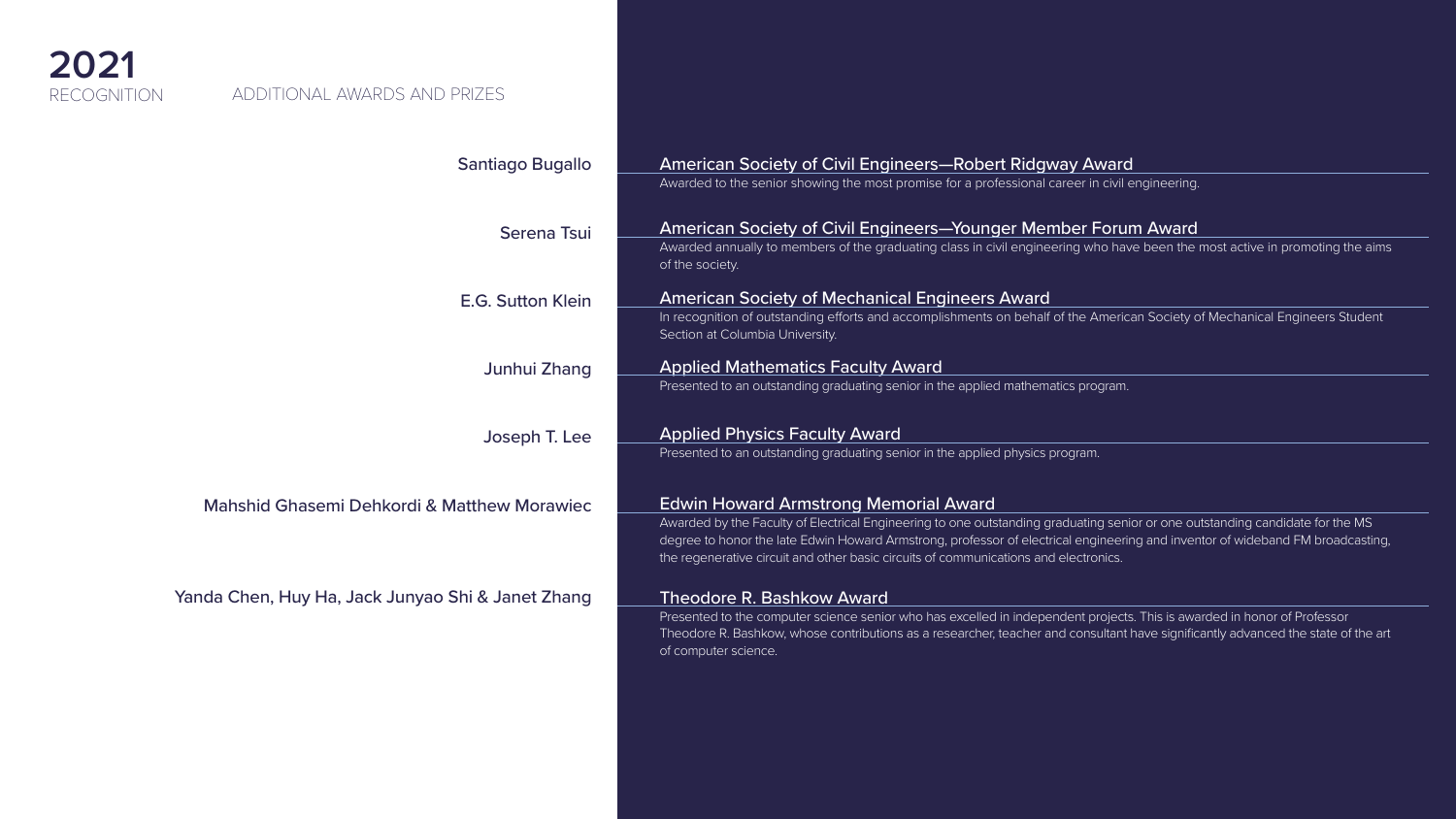

### Lauren Elizabeth Friend

Sapna Ramesh

Christine Blackshaw & Michelle Zhang

Keyu Liu, Shivani Shankar & Rohit Sharma

Daniel Garces & Shvetank Prakash

Given to a master of science student in biomedical engineering who best exhibits academic excellence, visionary leadership and outstanding promise for the future of innovation and engineering in medicine.

#### Charles F. Bonilla Medal

The Bonilla Medal is an award for outstanding academic merit. It is presented annually to that student in the graduating class in the Department of Chemical Engineering who best exemplifies the qualities of Professor Charles F. Bonilla.

Tullio J. Borri '51 Award in Civil Engineering Presented annually by the Department of Civil Engineering and Engineering Mechanics to one or more seniors for outstanding promise of scholarly and professional achievement in civil engineering. This award has been made possible by gifts from the stockholders/employees of the Board of Directors of the Damon G. Douglas Company, a New Jersey–based general contractor, in appreciation of Mr. Borri's many years of dedicated service and visionary leadership as chairman and president.

#### Columbia Engineering Alumni Association Distinguished Faculty Teaching Award

Established by the Columbia Engineering Alumni Association in 1996, this award is presented annually by the Board of Managers to two faculty members who demonstrate excellence in teaching and dedication to students. The recipients must be members of the faculty of Columbia Engineering.

#### Columbia Engineering Alumni Association Distinguished Student Leadership Award

Established in memory of Charles Kandel SEAS 1911, this award is presented annually by the Columbia Engineering Alumni Association Board of Managers to one graduating undergraduate senior and one graduating MS / PhD candidate who has promoted the school's best interests, participated in co-curricular and student-alumni affairs, and demonstrated a deep respect for and commitment to the traditions of Engineering alumni.

#### Computer Engineering Award of Excellence

Awarded each year by vote of the Computer Engineering faculty to an outstanding senior in the computer engineering program.



Brian Smith

Assistant Professor of Computer Science

## Hod Lipson

James and Sally Scapa

Professor of Innovation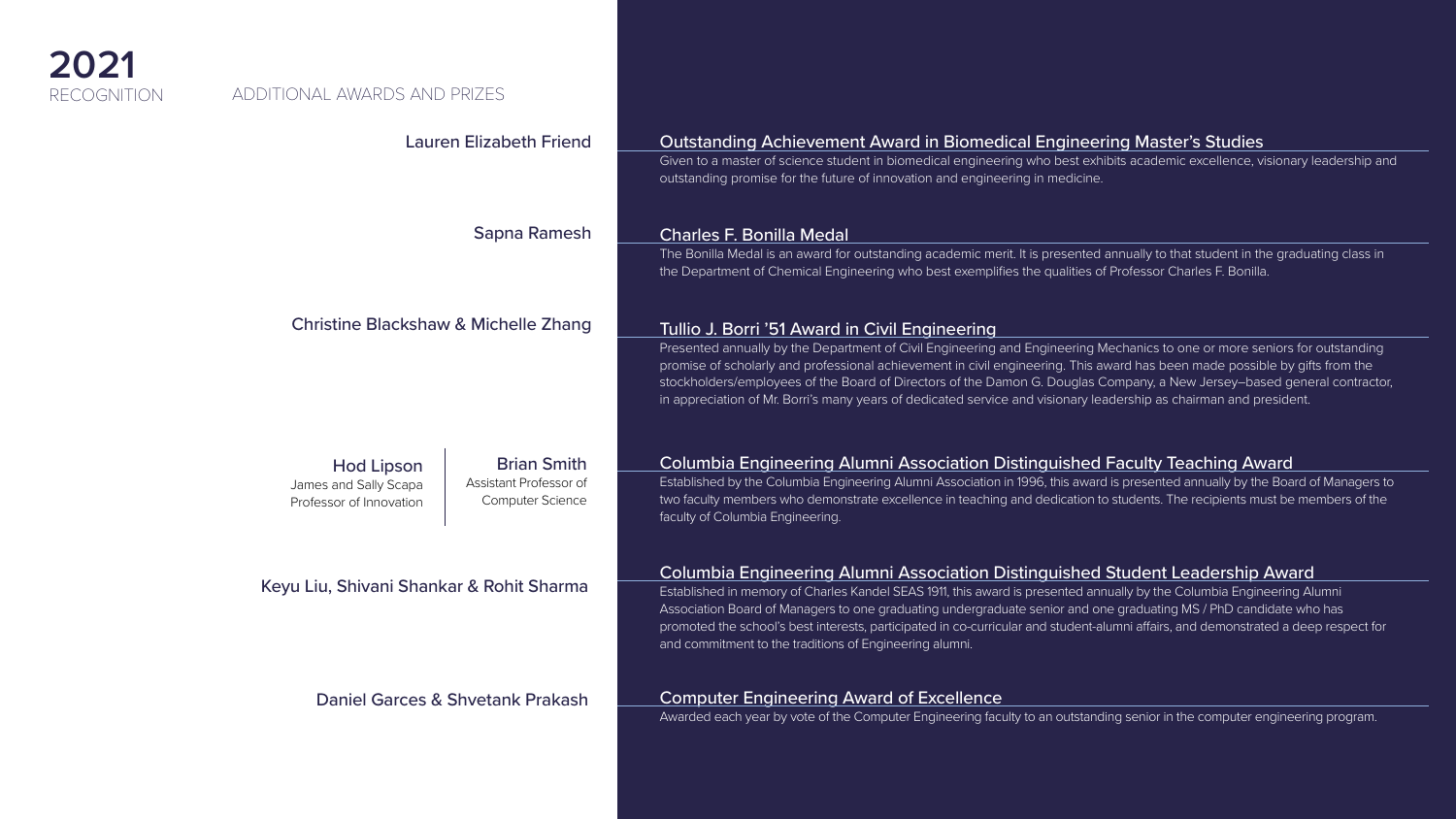

### Udai Nagpal & Shvetank Prakash

Henrique Bittencourt Netto Monteiro

Natalia Dorogi, Lara Turan & Nuan Zhao

Aravind Nagulu & Ankur Nipane

Angel Estigarribia Hobecker

Tingjun Chen

Ruby Aidun

#### Computer Science Scholarship Award

Awarded to BA and BS degree candidates for outstanding academic achievement in computer science.

#### Edward A. Darling Prize in Mechanical Engineering

Established in 1903 by a gift from the late Edward A. Darling, formerly superintendent of Buildings and Grounds; it is awarded annually to the most faithful and deserving student of the graduating class in mechanical engineering.

#### Adam J. Derman Memorial Award

This award is presented to undergraduate students who have demonstrated exceptional ability to make computer-oriented contributions to the fields of industrial engineering and operations research.

#### Electrical Engineering Department Research Award

Awarded by the Faculty of Electrical Engineering to one outstanding graduating senior who has demonstrated outstanding passion and accomplishment in research.

#### Eli Jury Award (PhD)

Established in 1991, this award is presented to a graduate student or recent graduate for outstanding achievement in the areas of systems, communications, signal processing, or circuits.





Francis B. F. Rhodes Prize Established in 1926 by Eben Erskine Olcott of the Engineering Class of 1874, in memory of his classmate, Francis Bell Forsyth Rhodes, School of Mines, 1874, and awarded from time to time to the member of the graduating class in materials science and metallurgical engineering who has shown the greatest proficiency in his or her course of study.

### ADDITIONAL AWARDS AND PRIZES

#### Electrical Engineering Collaborative Research Award

This award is presented to PhD candidates who make a superb contribution to a collaborative research effort.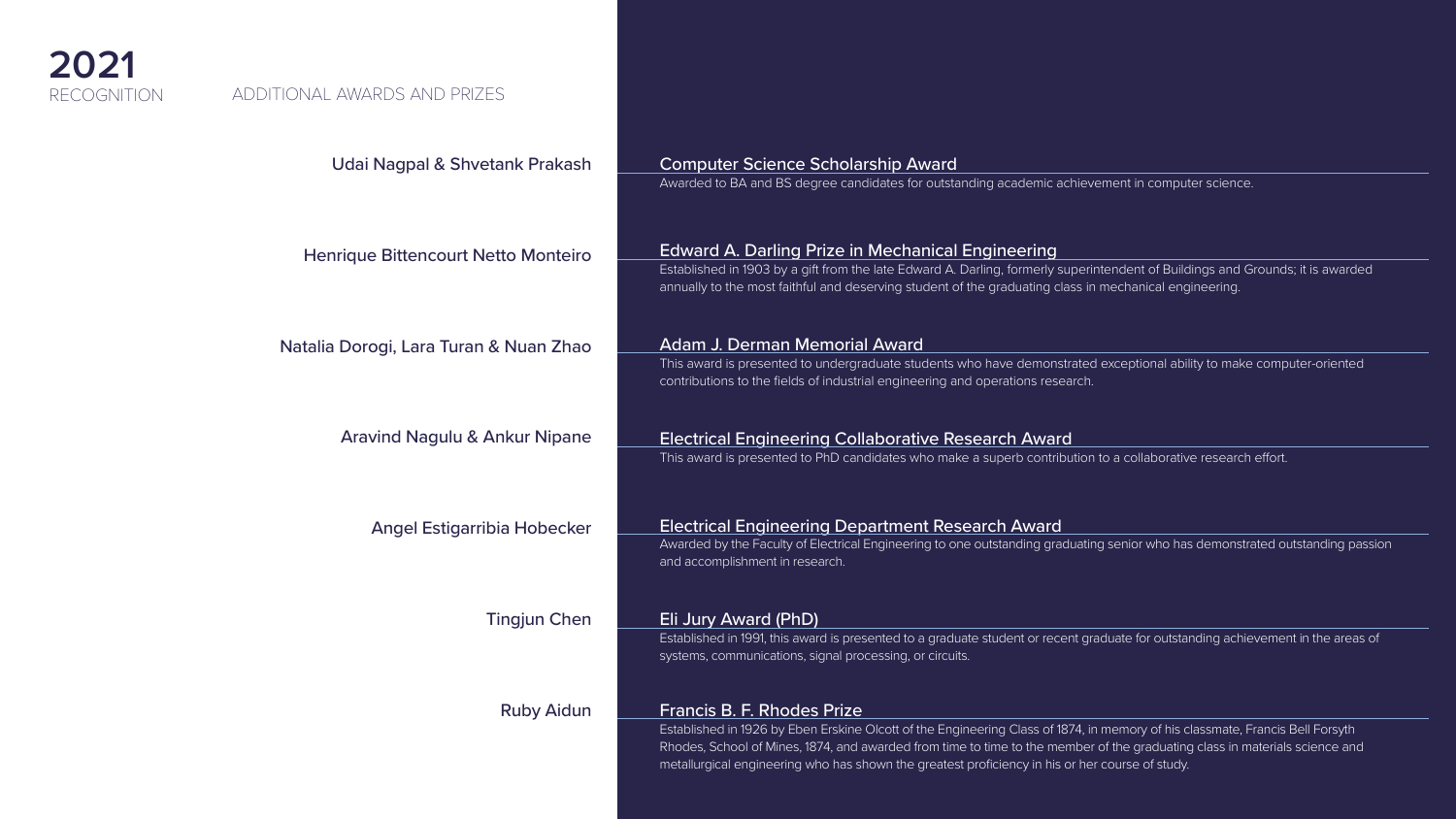

#### Lucas Grafals

Noah Huber-Feely & Zhong Tian Ou Yang

Virginia Q. Jiang

Rohan Macherla

Divya Rajasekharan

Salman Ehtesham Qasim

#### Jewell M. Garrelts Award

Awarded to the outstanding graduating senior(s) who will pursue graduate study in the department that was so long and successfully shepherded by Professor Jewell M. Garrelts. This award is made possible by gifts from alumni and friends of Professor Garrelts and from the Garrelts family in honor of an outstanding engineer, educator and administrator.

#### Jonathan L. Gross Award for Academic Excellence

This award was established in 2017 in honor of much-loved Professor Emeritus Jonathan Gross. This award is given each year to one graduating master's student and to one graduating senior from each of the four undergraduate schools served by the Department of Computer Science.

#### Carl C. Gryte Prize

Awarded annually for service to the Department of Chemical Engineering.

#### Stephen D. Guarino Memorial Award

Established by a gift from Roger Guarino '51 in memory of his son, the award is given to the outstanding seniors in the Department of Industrial Engineering and Operations Research who, in the opinion of the faculty and Board of Managers of the Columbia Engineering Alumni Association, have been active in undergraduate activities and have displayed leadership, school spirit and scholarship achievement.

#### William A. Hadley Award in Mechanical Engineering

Established in 1973 by Lucy Hadley in memory of her husband, the award is given to students in the graduating class in mechanical engineering who have exemplified the ideals of character, scholarship and service of Professor Hadley.





Yuen-huo Hung and Chao-chin Huang Award in Biomedical Engineering Given to graduate doctoral students who have demonstrated potential for making significant contributions to the fields of biomedical engineering and public health, and for serving as ambassadors of biomedical engineering.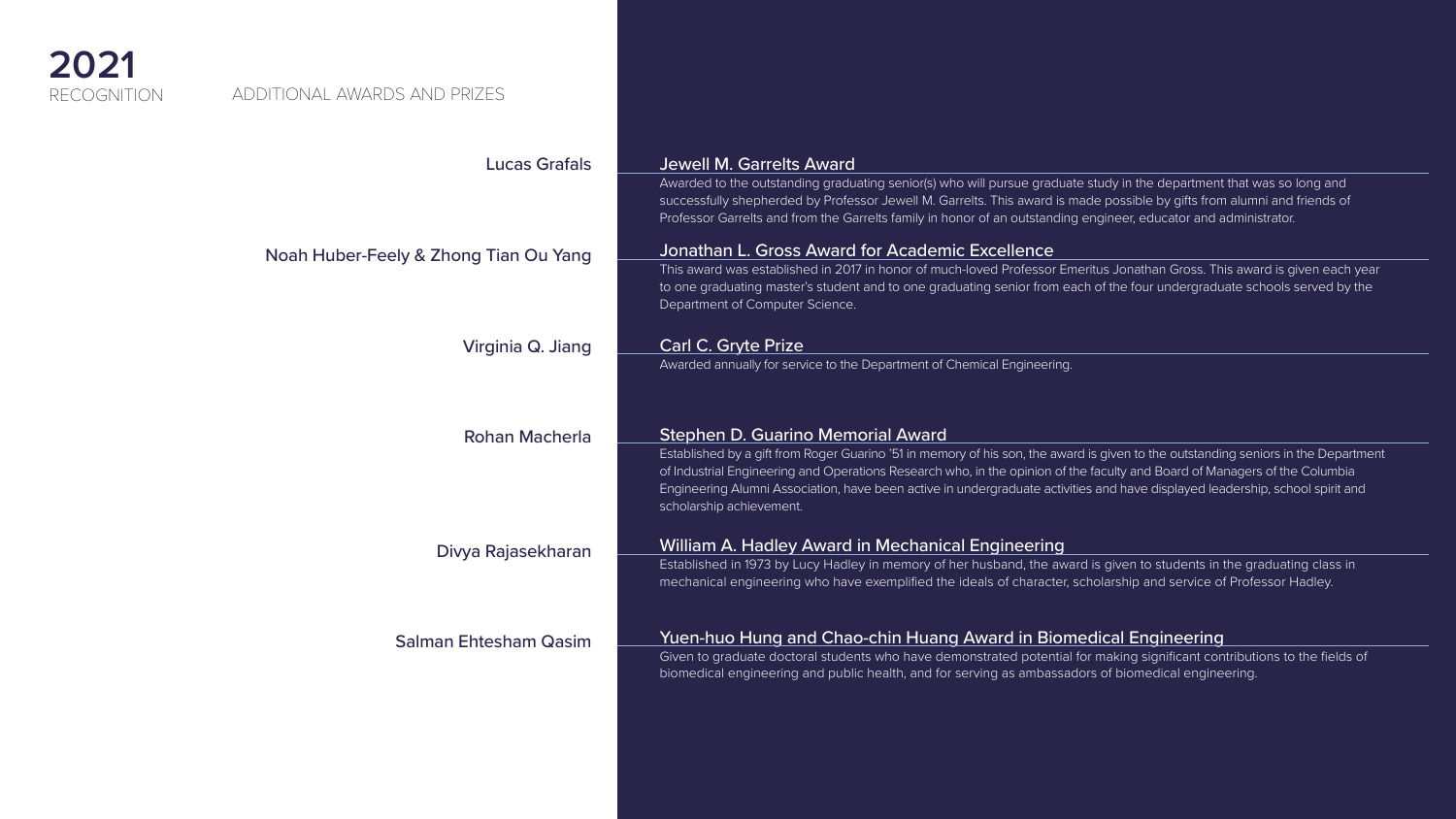**2021**

RECOGNITION



Lehv, Ongun Uzay Macar, Hans Jr Montero & Feiyang Yu

Hanwen Cui, Carlos Raedler & Yuheng Wang

Sidharth Bambah, Senbiao Fang, Sasank Garikapati, Wenqi Jiang, Johnny Li, Max Moeller, Jingkai Yan, Shiyun Yang & Jiayang Zhou

Songli Wang, Richard Yao & Liane Akemi Young

Awarded for outstanding contributions to teaching in the Department of Computer Science and exemplary service to the department and its mission.

Cole Allan, Declan Andrews, Jeremy Bernard-Sasges, Maria Chart, Francesca Marini Fichera, Daniel Kolano, Guillermina Peragallo Ramonde, Jonah Schaechter-Santander, Cyrus Siminou, Jean-Pierre Torras & Liam Wrean

Adheli Gonzalez

### Andrew P. Kosoresow Memorial Award for Excellence in Teaching and Service

#### Sebastian B. Littauer Award

Established in 1979 in honor of Professor Littauer, a certificate and a prize are presented annually by the Department of Industrial Engineering and Operations Research to the seniors who show outstanding promise of scholarly and professional achievement in operations research.

#### Master of Science Award of Excellence

Awarded annually by the Faculty of Electrical Engineering to fewer than 5% of the candidates for the MS degree to recognize outstanding achievement.

#### Master of Science Research Award

Presented to MS candidates who make a superb contribution to a research project.

#### Mechanical Engineering Certificate of Merit

In recognition of excellence in undergraduate studies.

Mechanical Engineering Faculty Award in Leadership, Service, and Scholarly Work The Mechanical Engineering Faculty presents this award annually to students of the graduating class in mechanical engineering for dedication and contributions to leadership service and scholarly work.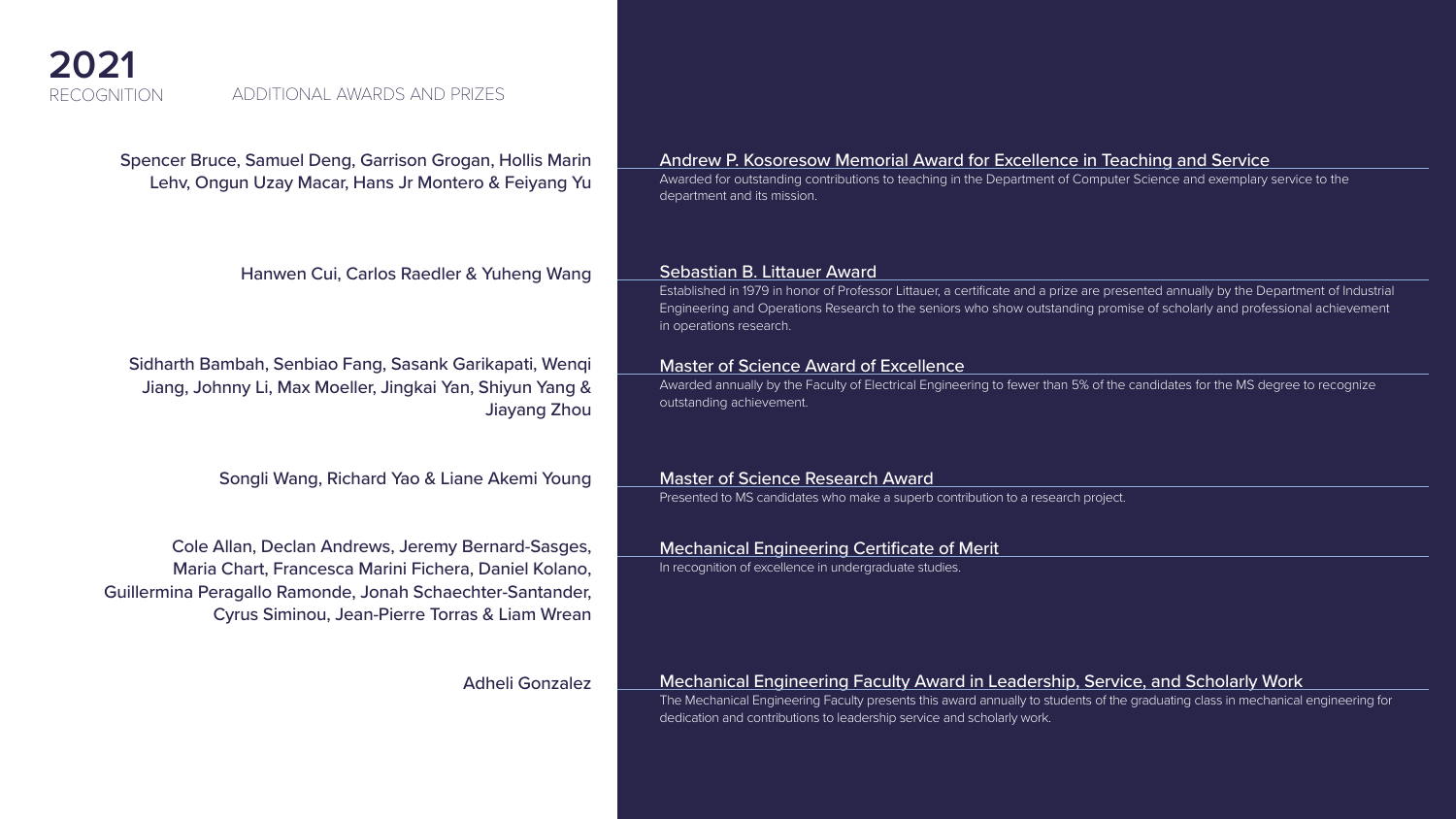

Cole Allan, Elizabeth Ayton, Hugo Ivan Favila, E.G. Sutton Klein, Ciara Little, Katelyn Gillian Mitchell, Henrique Bittencourt Netto Monteiro, Divya Rajasekharan, Annika Elizabeth Thomas & Tong Zhou

Anne Eileen Loeliger

Ali Binaie, Megan Noga & Srivatsa Mysore Panduranga

Colin Brown & Maya Venkatraman

Nikolaos Vlassis & Chunlin Wu

Bryan Hartanto & Cecilia Orduña

#### Mechanical Engineering Excellence in Undergraduate Research

The Mechanical Engineering Department presents this award to students of the graduating class in mechanical engineering for participation in and contributions to research.

#### Henry L. Michel Award in Civil Engineering

This annual award, established by the computer science department in 1992 in memory of Russell C. Mills, is given to a computer science major who has exhibited excellence in the area of computer science.

Established by the Columbia Engineering Alumni Association in memory of Henry L. Michel '49, C.E., who built Parsons Brinckerhoff into one of the world's leading engineering companies, this award is presented annually by the Department of Civil Engineering and Engineering Mechanics to a student or group of students in the department who demonstrate outstanding promise of leadership and professional achievement in civil and construction engineering. The award is in support of a project with emphasis on the construction industry in which the students participate.

This award is presented to graduate students in the Department of Civil Engineering and Engineering Mechanics in recognition of outstanding promise of a creative career in research and/or practice. This award is made possible by gifts of friends, colleagues and former students of Professor Raymond D. Mindlin, and, above all, by the Mindlin family. It is intended to honor the Mindlin brothers, Raymond, Eugene and Rowland, who excelled in their respective scientific fields of engineering

#### Jacob Millman Award for Outstanding TAs

Awarded to graduate students who demonstrate outstanding performance as a Teaching Assistant.

#### Russell C. Mills Award

### Mindlin Scholar in Civil Engineering and Engineering Mechanics

research, engineering practice and medical practice.

#### Moles' Student Award in Civil Engineering

Awarded to the student in engineering whose academic achievement and enthusiastic application show outstanding promise of personal development leading to a career in construction engineering and management.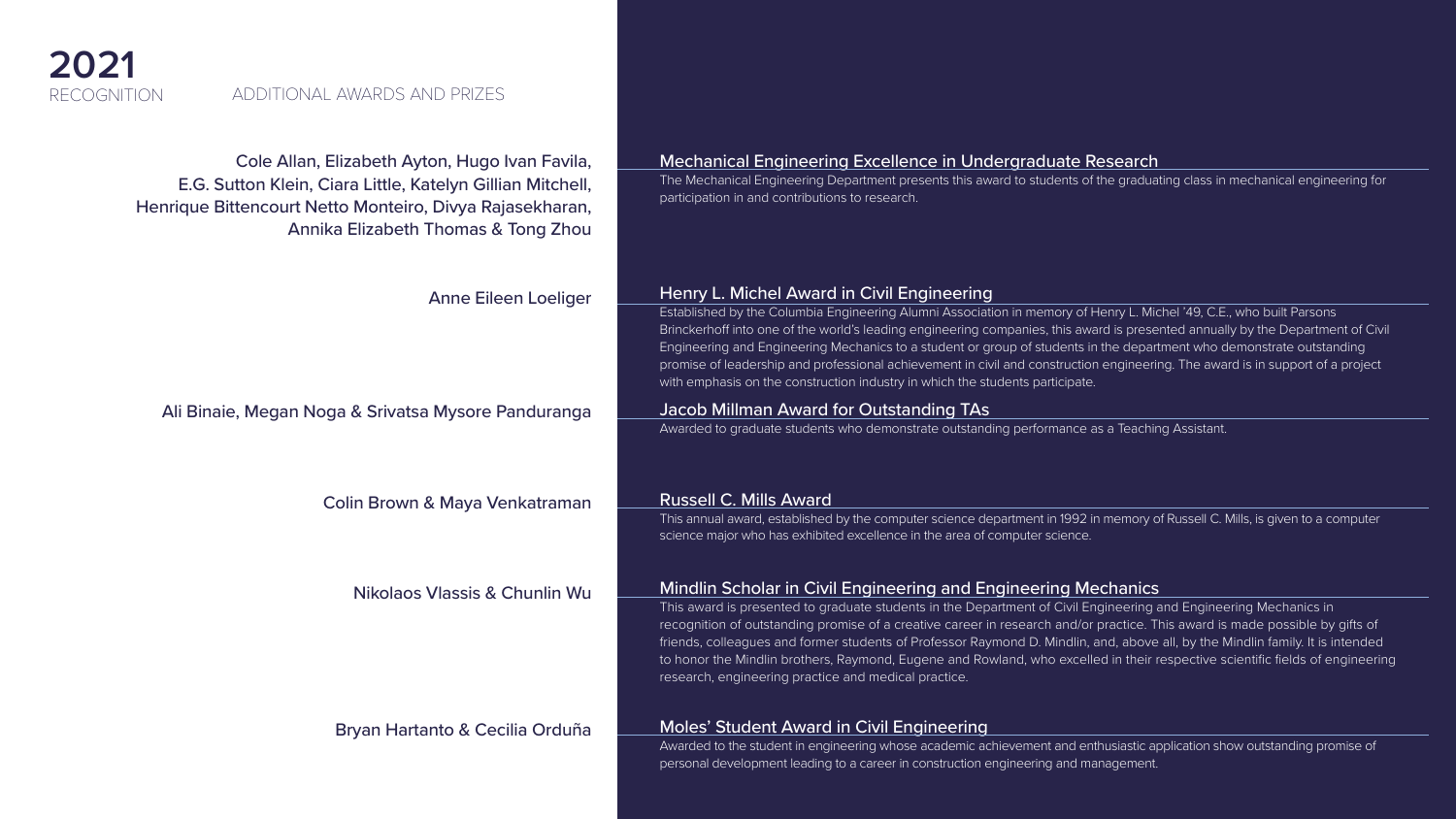

## Salvador Bolanos, Evelyn Chang & Jake Dunn

Daniel William Kolano

Meryl Winicov

## Christophe Jean-Michaël Brown & Abhimanyu Yadav

Nicolas Acosta

Alexander Danechi

## Outstanding Student Service Award in Industrial Engineering and Operations Research

In recognition of significant contributions to the IEOR Department, this award goes to students who have represented our department with grace and intelligence through their work as ambassadors, board members of professional student organizations or course assistants.

## James F. Parker Memorial Award (Mechanical Engineering Design Award)

James F. Parker served and represented Columbia Engineering students as their dean from 1975 to 1984. He also distinguished himself in the pursuit and analysis of two-dimensional art. In recognition of his special combination of talents and their integration, the School of Engineering and Applied Science salutes the graduating student who has distinguished herself or himself as a designer. A person of creative and innovative inclination receives the James F. Parker Medal, as evidenced by outstanding performance in courses integrating engineering analysis and design.

## Robert Peele Prize

Awarded from time to time to that member of the graduating class in mining engineering who has shown the greatest proficiency in his or her course of studies.

## The Professional Development and Leadership (PDL) Graduate Student Award

This award is given to students whose participation and involvement in Professional Development and Leadership at Columbia Engineering has gone above and beyond expectations. The recipients have demonstrated an exceptional level of professionalism, leadership, teamwork, integrity and commitment to become engineering leaders.

Claire S. and Robert E. Reiss Prize This award is given by Robert E. Reiss CC '66 and his wife, Claire S. Reiss, to the graduating senior(s) in biomedical engineering judged by the faculty of the program as most likely to contribute substantially to the field.

### Robert Edward Reiss Award in Chemical Engineering





This is awarded annually to the student in that department who shows the greatest promise of success in applying the discipline of chemical engineering to the improvement of biological products and medical devices.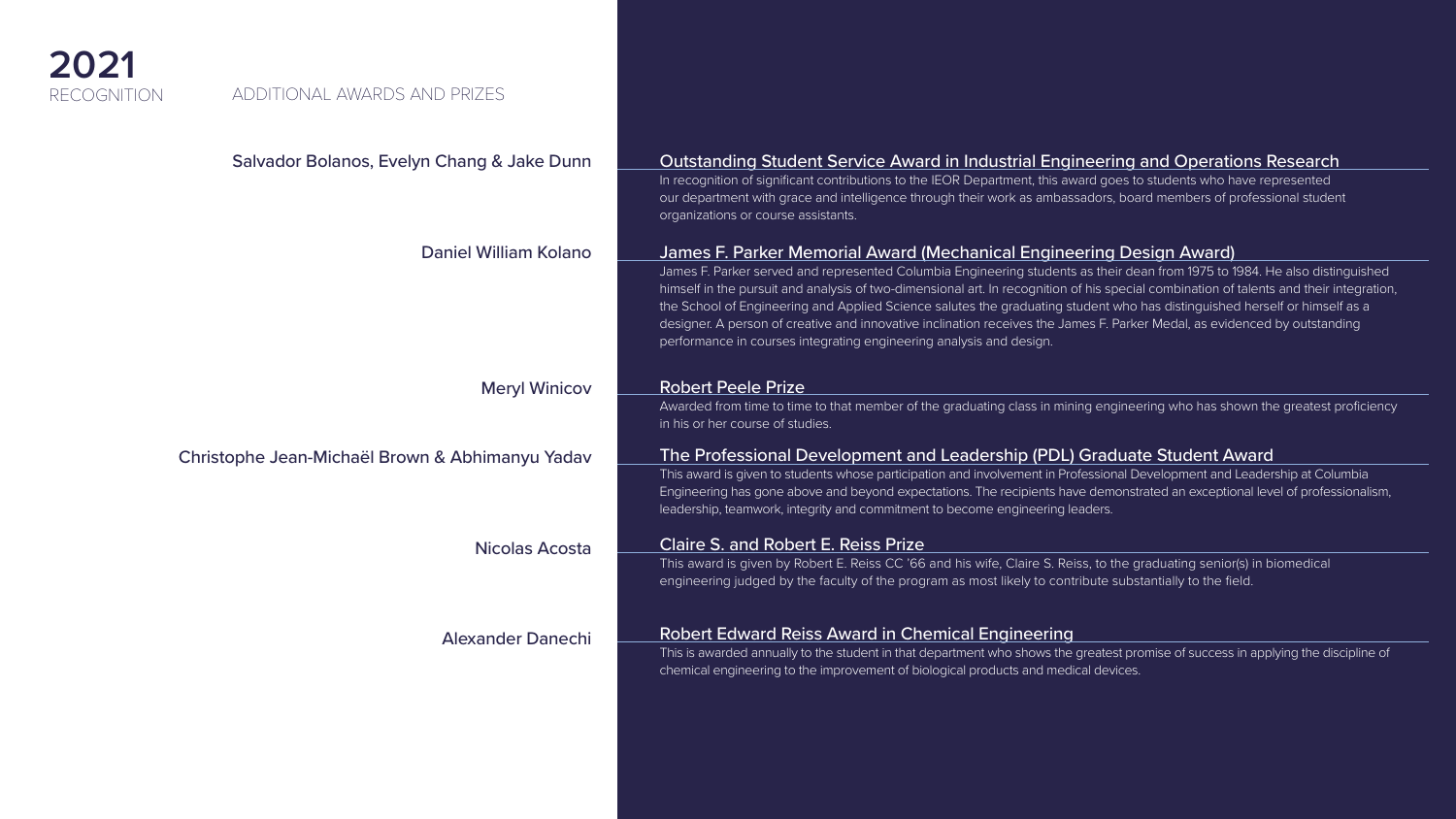

#### Shaowen Chen

#### Ziad Saade

#### Perry Flamer

Natasha Dusaj

Ala Eddin Douba

#### Robert Simon Memorial Prize

This prize was established in 2001 to honor Robert Simon, a Columbia alumnus who spent a lifetime making valuable contributions to computational and mathematical sciences, and is awarded annually by the Department of Applied Physics and Applied Mathematics to the doctoral students who have completed the most outstanding dissertation. Should no dissertation qualify in a given year, the prize may be awarded to either the most outstanding student who has completed an MS in the department or to the most outstanding graduating senior in the department.

#### Richard Skalak Memorial Prize

The Richard Skalak Memorial Prize was founded in recognition of the pioneering contributions of Richard Skalak to the development of the biomedical engineering program at Columbia University. Dr. Skalak was an inspirational teacher and scholar who taught students and colleagues to appreciate the value of broad interactions between engineering and medicine, particularly in the fields of cardiovascular mechanics, tissue engineering and orthopedics. The Richard Skalak Memorial Prize is awarded annually to a senior biomedical engineering student who exemplifies the qualities of outstanding engineering scholarship and breadth of scientific curiosity that form the basis for lifelong learning and discovery.

#### Student Excellence Award in Electronics, Circuits, and Physics

Awarded by the Faculty of Electrical Engineering to one outstanding graduating senior who has demonstrated outstanding passion and accomplishment in electronics, circuits and physics.

#### Student Excellence Award in Information and Systems

Awarded by the Faculty of Electrical Engineering to one outstanding graduating senior who has demonstrated outstanding passion and accomplishment in information and systems.

#### Professor Rene B. Testa Award

This prize is given to graduate students and to undergraduate students who have achieved excellence in their academic program and have actively participated in the research and testing mission of Carleton Laboratory.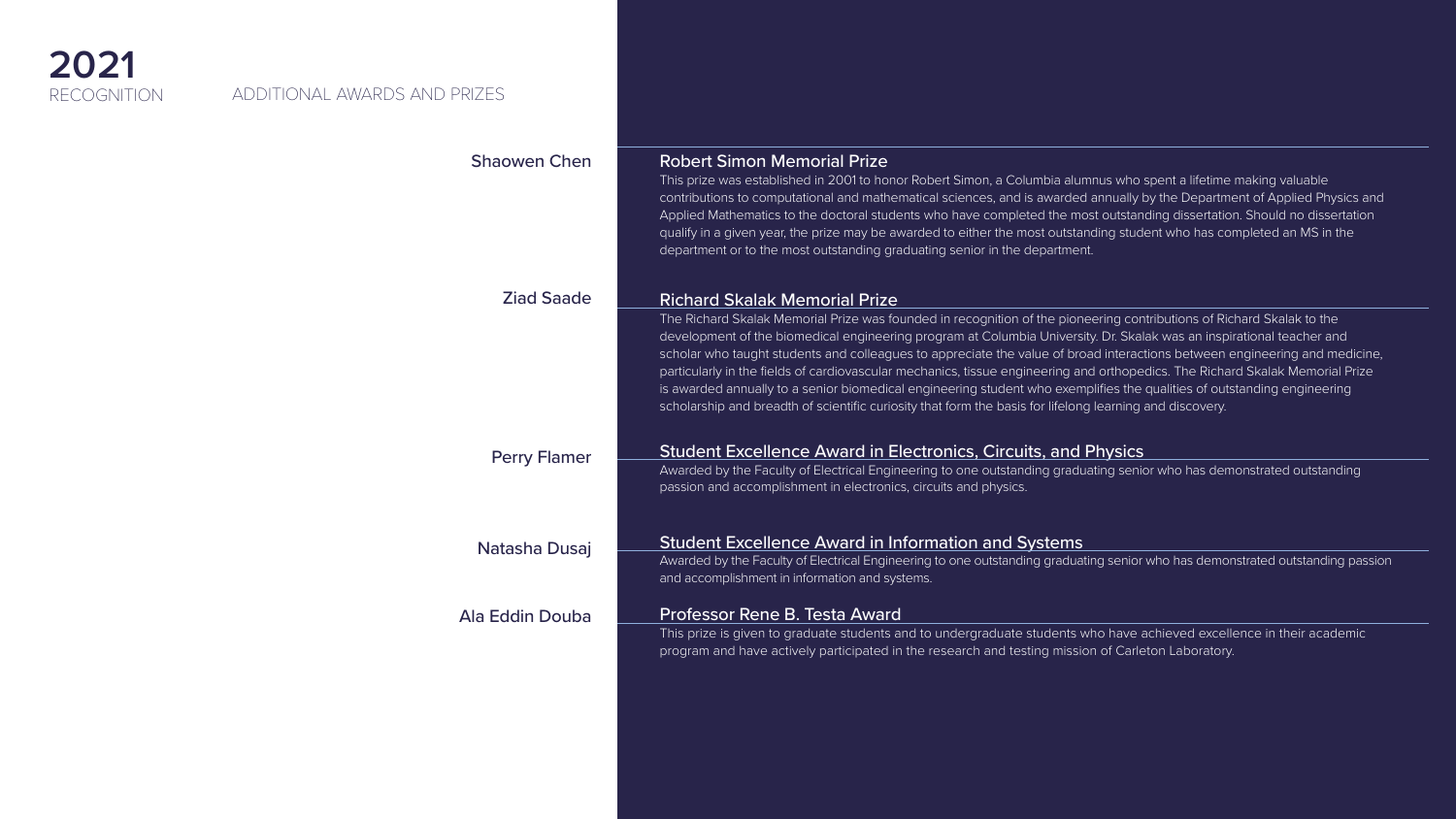*The following students had their degrees conferred in October 2020 or February 2021.*

#### Bachelor of Science

Omer Baddour Monica Choi Tanmay Chopra\* Carneiro Filho Joshua Dallas Hazlett Joon-hee Jo Adjua Jones Rahul Kataria\* Maria Vlada Kogan Evan Lander Ming Liao Rohan Macherla\* Nikolai Mamut Shaquan Nelson Su Ji Park\*\* Laurel Quinones\* Sunand Raghupathi\* Carlos Romero Jose Ronaldo Midori Sangiolo Nicholas Vallin Miguel Yepes Kyung Duk Yoon Stanley Yu

*The following students will have their degrees conferred in April or June 2021.*

**Candidates for the Degree of Bachelor of Science** Nicolas Acosta Gabriel Agostini\*\*\* Ruby Aidun\*\* Cole Allan\* John Almazan Nadia Almutlak Abdulaziz Altohami David Alvarez Ahmed Alzubairi Phillip Osei Bonsu Amankwaa Shawn Amirthan Shemar Anderson Declan Andrews\*\* Jennifer Arnaud Emily Arroyo Jacob Atkins Lana Awadallah Elizabeth Ayton Ben Bae Rafael Barcan Gabriella Barham Robert Becker Rounak Bera

Daniel Bergstein\* Jeremy Bernard-Sasges\*\*\* Roopa Bhat Audrey Bischoff\*\* Christine Blackshaw Salvador Bolanos Olivia Booth-Howe Gitika Bose\* Willa Brenneis\* Lea Broudo Bennet Brown Colin Brown\*\*\* Spencer Bruce\* Danielle Bufano Santiago Bugallo\*\* Edita Bytyqi\* Minqi Cai Andrew Calimlim Christopher Calloway\*\* Allegra Campanini-Bonomi Iliana Daniela Cantu Leal Monte Cardenas-Metal Diana Carolina Carranza Gary Casey Maria del Carmen Castillo Joshua Imara Chabeda Evelyn Chang Maria Chart\*

Aurnov Chattopadhyay\*\* Bill Chen\*\* Di Chen\* Jiahe Chen Jiayi Chen Kat Chen Yanda Chen\*\*\* Zhongtian Chen Matthew Cheng Serena Cheng\*\* Akhila Chinepalli Christian Chong Hayun Chong\* Cherie Chu Jessalyn Chuang Kenneth Chuen Andrew Chuka Sang Jun Chun\* Elizabeth Collins Hanwen Cui\*\*\* Yuhan Cui Zhengyang Cui Luke D'Cruz Natasha Dada\* Alexander Danechi Brian Daniels Ishan Datt\* Aryn Lynn Davis Herma Addis Demissie

Riya Desai Aiden Devaney Erica Blair Diaz Matthew Antolin Diaz Matthew Donahue Natalia Dorogi Rusheng Duan\*\* Jake Dunn Natasha Dusaj\*\* Ivanna Elkik Martha Alicia Escobedo Remin Esen\*\*\* Angel Estigarribia Hobecker\*\* Taia Fagerstrom Jacy Fang Hugo Favila Eric Feng Ziyan Feng Joao Romeu Ferraz\*\* Scarlet Ferrer Martin Perry Flamer Luis Gregorio Flores Nikolas Frangos Mike Fu\* Yefri Gaitan Divya Gandla\* Daniel Garces\*\* Bryanna Kalani Geiger Lukas Geiger

Elliot Gelbtuch Junyi Geng Nahum Getachew Cyrus Jonathan Ghaderi Dahlia Ghoshal David Giliver Sabrina Gjerswold-Selleck Manav Goel Adheli Gonzalez Andrew Gorovoy Imani Gosserand Lucas Grafals Michael Grandel Sally Beatrice Green Eva Grunblatt Davepriyan Gunaratnam\*\*\* Ruijia Guo Vincent Guo\*\* Abhi Gupta\*\* Jetasri Gupta Grant Hudson Gutstein Huy Ha\* Nathalie Marie Hager Sarah Hancock Suyash Handa Jeanie Handal Natalie Lin Harris Garrett Harrison\*\* Bryan Hartanto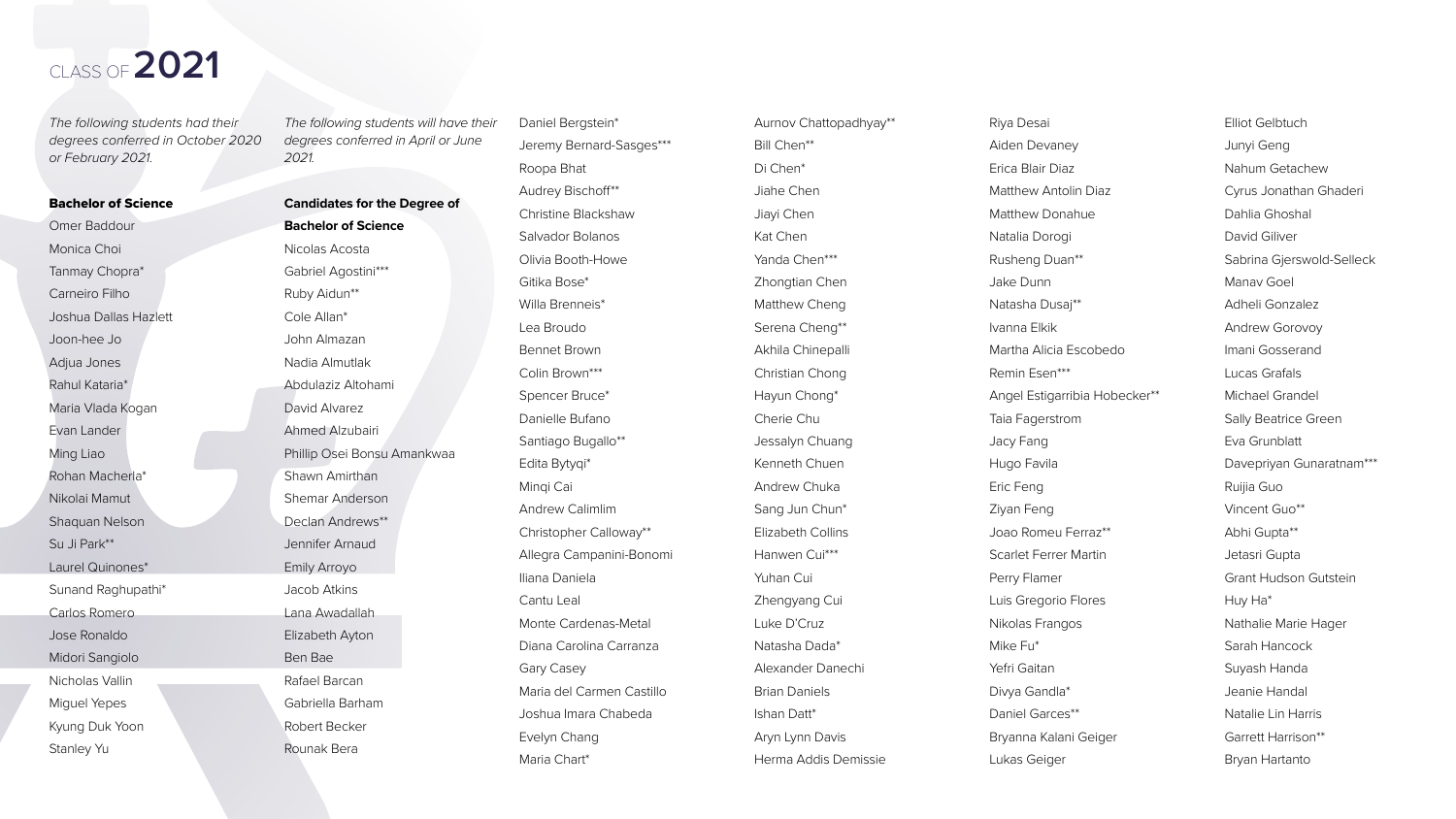Zamaan Hashmi Dingyuan He Katherine Hegermiller\*\* Caleb Hibbs\*\* Joseph Hier Kyla Holbrook Nicole Hayeon Hong Wangshu Hong\*\* Kamrul Hossain Amaya Howard-Carswell Liping Hu Amy Huang Hanrui Huang\* Selena Huang Noah Huber-Feely\*\*\* Ryan Hunt Yadi Huo Jack Hurley Julia Hutsko Bailey Hwa Ingil Hwang Rika Ichinose\* Dani Isma Jon Itzler Josh Jaton Claire Lin Jenkins Seok Jun Jeon\*\* Ju Hyung Jeong Alexander Jermann

Virginia Q. Jiang\*\* Xinye Jiang Sharon Jin Yinuo Jin\* Sydney Jones Thomas Theodore Joshi Nadia Jurkovich Mohar Kalra\*\* Alexander Kaminsky\* Alistair Kapadia Kadidjatou Keita Michael Kestenbaum Alexander Khoma Jungkyu Kim Justin Kim Sungbin Kim Yunsu Kim Johanna Klein E. G. Sutton Klein John Michael Knoetgen II Daniel Kolano\*\*\* Baiyi Kong Vasileios Kopanas Nikhil Kovelamudi Christian Kowalczyk Lauren Kranis Anthony Krivonos\* Nikita Kupko\*\*

Joseph Kurtz Vincent Wai Hong Kwok Robinson Lamont Nicolae Lari Kathy Lau Esther Lawson-John Joseph T. Lee\*\* Soo Rin Lee Sian Lee Kitt Brian Lei Sam Lesser Janette Levin Bennington Li Peiyu Li Raymond Li Shengkai Li Shiyu Li\* Tianshu Li Victoria Li Xijiao Li Yixuan Li\* Zhuoxuan Li Ioana Lia\* Stan Liao Xiaoyu Julia Liao Felix Lien Ciara Little George Litvinov Gary Liu

Keyu Liu Peter Liu Ruoshi Liu Vivian Liu Zhiyuan Liu Ziyi Liu\*\* Ian Loeb\*\* Anne Eileen Loeliger\* Zixi Long\* Tian T. Low Scott Lukas\* Bohan Ma Uzay Macar Lalitha Madduri Jaime Madridejos Varela Nnenna Madueke Ian Mangan Kevin Mao Francesca Marini Fichera\*\*\* Joan Sebastian Martinez Olivier Masse James Mastran\* Samantha Mayers\* Brendan McDougal Celeste McFarlane Tj McLaughlin Madeline Meier Mihir Menda Lesly Mendoza Cameron Miller Michael Minsch\*\* Katelyn Gillian Mitchell Shashank Mittal Mitchell Miya Jason Travis Mohabir Raayan Zarandian Mohtashemi Henrique Bittencourt Netto Monteiro\*\*\* Emeraude Montelus Hans Jr Montero\*\* Matthew Morawiec\*\*\* Cody Morrin Juan Motta Kshithija Mulam Elias Müller-Möhl\* Archana Murali Marisa Murillo Rhys Anthony Sinclair Murray\* Mihika Nadig Eden Koby Rose Naftali Udai Nagpal\*\*\* Irene Nam Seanna Nam Kalisa Ndamage The Ngo Eurey Noguchi Chudi Obiofuma Ogonna Oraedu Cecilia Orduña Alexandra Moriah Orlinsky\*\* Anthony Ortega William Oseghare Matthew Martin Otto Matthew Ottomano Mark Ozdemir Tejit Pabari Eric Palermo Jane Pan\*\* Meghana Sumana Pandit Hojung Rachel Park Alexander Paskov\*\*\* Dweej Patel\*\*\* Giselle Pena Arian Pentza Abhishek Venkata Sai Penumala Guillermina Peragallo Ramonde\*\* Alexa Perlov William Pflueger Nhon Phan Grace Piette Kenya Plenty Emma Plimpton Liebowitz Nikita Podobedov Joshua Polanco Calderon Shvetank Prakash\*\*\* Anthia Prapa DJ Presser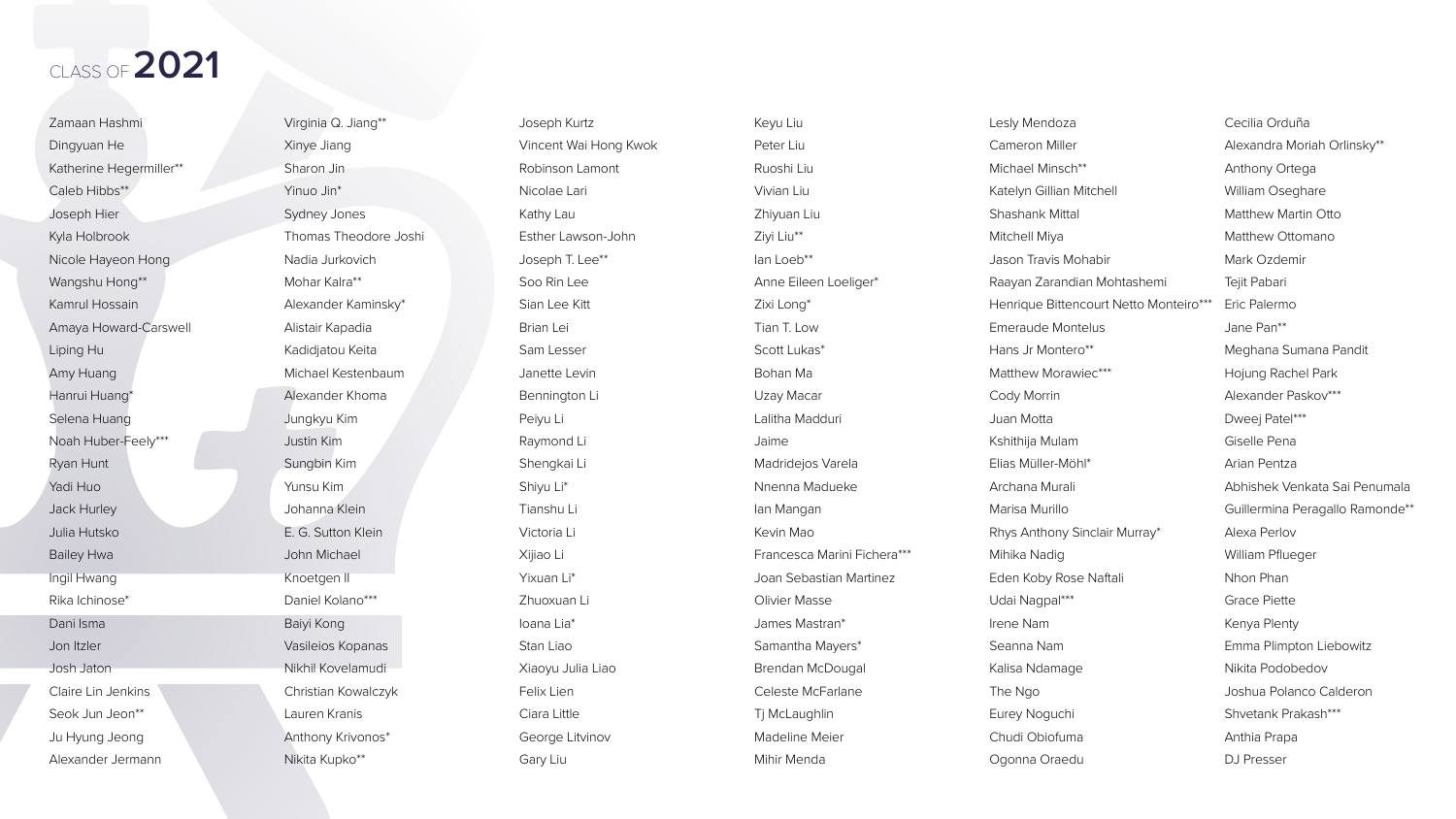Denis Profka Francesco Prospato Camryn Purdom Shanzhao Qiao Yingsi Qin\*\* Carlos Raedler\*\*\* Gianluca Rago Reuben Rahmeyer Julie Raiff Divya Rajasekharan\*\*\* Sapna Ramesh\*\*\* Noah Rapoport Jonathan Rich\*\* Tyler Riddle Mauricio Rivera Ashley Rosenberg Matthew Rosenberg\* Brian Ross Jillian Ross\*\* William Thomas Ryan Montana Rynties Ziad Saade\*\*\* Guntaash Sahani Sebastian Salazar\*\* Ali Salihoglu Sakib Salim Alejandro Salvador Chavez Matteo Sandrin Mel Nichol Sawyer

Jonah Schaechter- Santander\*\* Rahul Sehrawat Lauren Sekiguchi Alaz Sengul Jaidev Nikhil Shah Juvaria Shahid William Shamma Abigayle Shank Jonathan Sheppard Da Shi Junyao Shi\*\* Alexandra Meesun Shin Junsup Shin Shailejeya Shukla Danish Siddiquie Mikhail Sigalov Bret Graham Silverstein\* Cyrus Siminou\*\* Callie Singer Elaa Singh Defne Sonmez Paul Spezza Kayla Stewart Ty Joseph Stinson Uriel "Shaun" Stoll\*\* Michael Stone Meredith Xinyi Sui Qian Sun Kruti Sutaria

John Sutherland Silas Swanson Tiara Sykes Mohammad Fahim Tajwar Nana Takada Ethan Thayumanavan George Theodosopoulos Annika Thomas Jady Tian Jean-Pierre Torras\*\* Johanna Torres Mark Torres Duy Tran Joseph Trasatti Alissa Tsai Serena Tsui Alyza Alexa Tuchler Lara Turan\* Bradley Turcios Anisha Tyagi Peter Tzelios\*\* Helen Ugulava Daye Um Matthew Vanegas Carolina Vazquez Erica Brigitte Veltman Maya Venkatraman Anjali Verma Derek Wacks Korie Wagner

Michael Wahrman\*\* Maggie Wallis Aryeh Walter Alexander Wang\*\* Yuhan (Andy) Wang 王雨涵 Angela Wang Bonnie Wang Harrison Wang\* Qi "Jack" Wang Wendy Wenyan Wang\* Yifei Wang Yuanming Wang Yuheng Wang\*\*\* Jared Weiss Jack Henry Welsh Emma Wensley Eli Whitehouse Elizabeth Whittier Natalie Williams Meryl Winicov Robert Winton Sung Jun Won Katrina Wong Ava Wood\* Liam Wrean\*\* Bella Meng Wu D'Jana Wyllis James Xu Kelvin Xu

Symba (Qingyi) Xu Serene Xu Wenqian Yan Man Yang Ranchao Yang\*\* Yuanxin Yang Yuncong Yang\*\*\* Alexander Yao\* Songchen Yao Maggie Yin Alina Ying Shoya Yoshida\* Feiyang (Kathy) Yu\*\*\* Xiya Yu Yaniv Zecharia Yifan Zeng Bruk Bekele Zewdie\* Alan Xi-Huang Zhang\* Alice Zhang Janet Zhang\* Jiawei Zhang\*\*\* Junhui Zhang\*\*\* Luofei Zhang Michelle Zhang\* Oni Zhang Zhen Zhang\*\* Zhuoli Zhang Amber Zhao Arya Lingyu Zhao Nuan Zhao

Wanchen Zhao Yihan Zhao\* Zixiang Zhao Stan Zheng William Zheng\* Xindi Zheng Tong Zhou Yi Zhou William Zhu Ketsia Zinga Amanda Zong\*\* Danni Zuo\*\*

*The following students had their degrees conferred in October 2020 or February 2021.*

#### **Master of Science**

Wissam Abdel Nour Parvati Abdulpurkar Tom Nathan Jules Achache Adaeze Onyeka Adigwe Jai Agarwal Kanika Aggarwal Priyal Aggarwal Pratyush Agrawal Shreya Agrawal Sujay Agrawal Vineet Anthony Aguiar Adeel Haq Ahmad

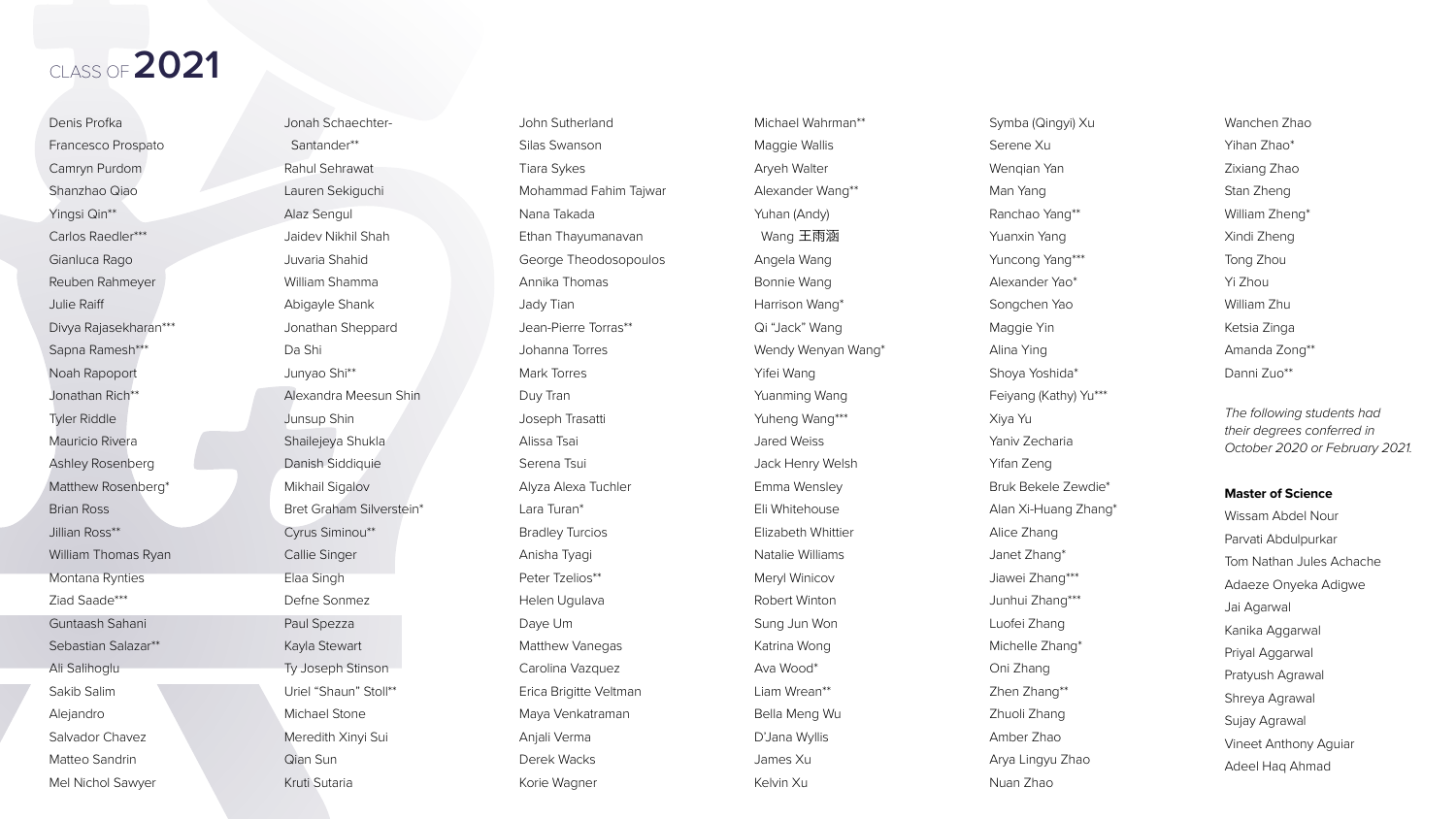Mihir Ahuja Zhihao Ai Aishwarya Mrugank Milind Akarte Deka Auliya Akbar Mohamed Jaffar Al Lawati Salman Bandar Alahmadi Rayan Alaufey Denis Aleksandrov Abdulrahman Fawzan A Alfawzan Khawla Abdulrahman Alhamdan Emily Louise Allaway Dongni An Jie An Lan An Kavita Anant Paula Angel Lalit Kumar Annadevara Rika Arakawa Brayan Arias Qayyoom Arieff Ishaan Arora Reshma Asharaf Beena Tara O'Brien Atkinson Anjani Prasad Atluri Bhumipak Auewarakul Mariem Ayadi Peter N Aydin Rui Bai Lynn Bal

Kartik Balasubramaniam Ritesh Baldva Sasaank Bandi Sommawan Bannawat Sichen Bao Yifan Bao Andrea Bari Aditya Swapneshu Baser Katia Basmaci Alec James Batts Daniel Milgram Beaglehole Luke Carlton Beasley Hansel Guillermo Beckmann Roupya Ranjan Behera Shu Bei Austin Lee Bell Yue Ben Mehdi Bennani Smires Adam C Bennett Paula Betancourt Ruturaj Bhagat Rahul Hiteshkumar Bhalani Abhishek Bhan Divya Bhansali Hima Bindu Bhardwaj Vishakha Bhattacharjee Akshat Bhushan Shreya Bhuwania Hanwen Bi Jiachuan Bi

Jingya Bi Qianwen Bi Jieming Bian Pritam Biswas Umesh Bodhwani Estefania Bohorquez Mithilesh Srihari Bollini Zineb Bouizy Christophe Jean-Michaël Brown Isabelle Elise Bunge Jackson Robb Burdett Alexandra Elizabeth Buttke Minghui Cai Shuting Sarah Cai Yongqi Cai Yuwei Cai Zhang Cai Zhizhen Cai Hankun Cao Nan Cao Tianyi Cao Wenxin Cao Yingyu Cao Yu Cao Yunjie Cao Zhicheng Cao Thomas Causero Salvy Cavicchio Shengnan Cen Augustine Cha

| Saikat Chakraborty            |
|-------------------------------|
| Sai Varun Challa              |
| Shi Hao Douglas Chan          |
| Chia Hsuan Chang              |
| Mingfang Chang                |
| Ni Chang                      |
| Xiaoxue Chang                 |
| Zhihua Chang                  |
| Junyu Chao                    |
| Indrajeet Samratsingh Chauhan |
| Shubham Chavan                |
| Guangyang Che                 |
| David Cheikhi                 |
| Annan Chen                    |
| Ava Emily Chen                |
| Bozhan Chen                   |
| Chengkuan Chen                |
| Chengyi Chen                  |
| Chunrun Chen                  |
| Chutian Chen                  |
| Da Hua Chen                   |
| Hao Chen                      |
| Haoxian Chen                  |
| Jeffrey Chen                  |
| Jiaying Chen                  |
| Jie Chen                      |
| Jieyu Chen                    |
| Jonathan Ernest Chen          |
| Kewei Chen                    |
| Kuan Wei Chen                 |

Liuxin Chen Qijie Chen Shenqi Chen Shiling Chen Shujian Chen Shunan Chen Siwei Chen Taiyou Chen Ting Chen Wancheng Chen Weihan Chen Weitao Chen Wenjie Chen Xiangying Chen Xiaoguang Chen Xiaoyu Chen Xingyi Chen Xuan Chen Yang Chen Yanru Chen Ye Chen Yi Chen Yiyao Chen Yunqi Chen Yuru Chen Yurui Chen Zeyang Chen Zhiyuan Chen CHEN Zhiyuan Ziyun Chen

Jingyue Cheng Mateng Cheng Yachen Cheng Ming Ho Cheung Smit Devang Chheda Chin Kah Hin Radhika Priya Chinni David Chitanava Hae Hyun Cho Ji In Choi Piyush Prashant Choudhari Priya Ashok Kumar Choudhary Rohan Choudhury Kshipra Deepak Chowdhary Tasnia Chowdhury Nicholas Paul Christman Anmol Chugh Ching Fung Chui Alexander Thomas Chung Sahil Chutani Laura Correa Galeano Chenqian Cui Amelie Cunin Kelsey Danielle Custodio Christopher Tony D'Onofrio John Peter Daciuk Haodong Dai Yaotian Dai Rohit Dalal Nathan Joseph Dale



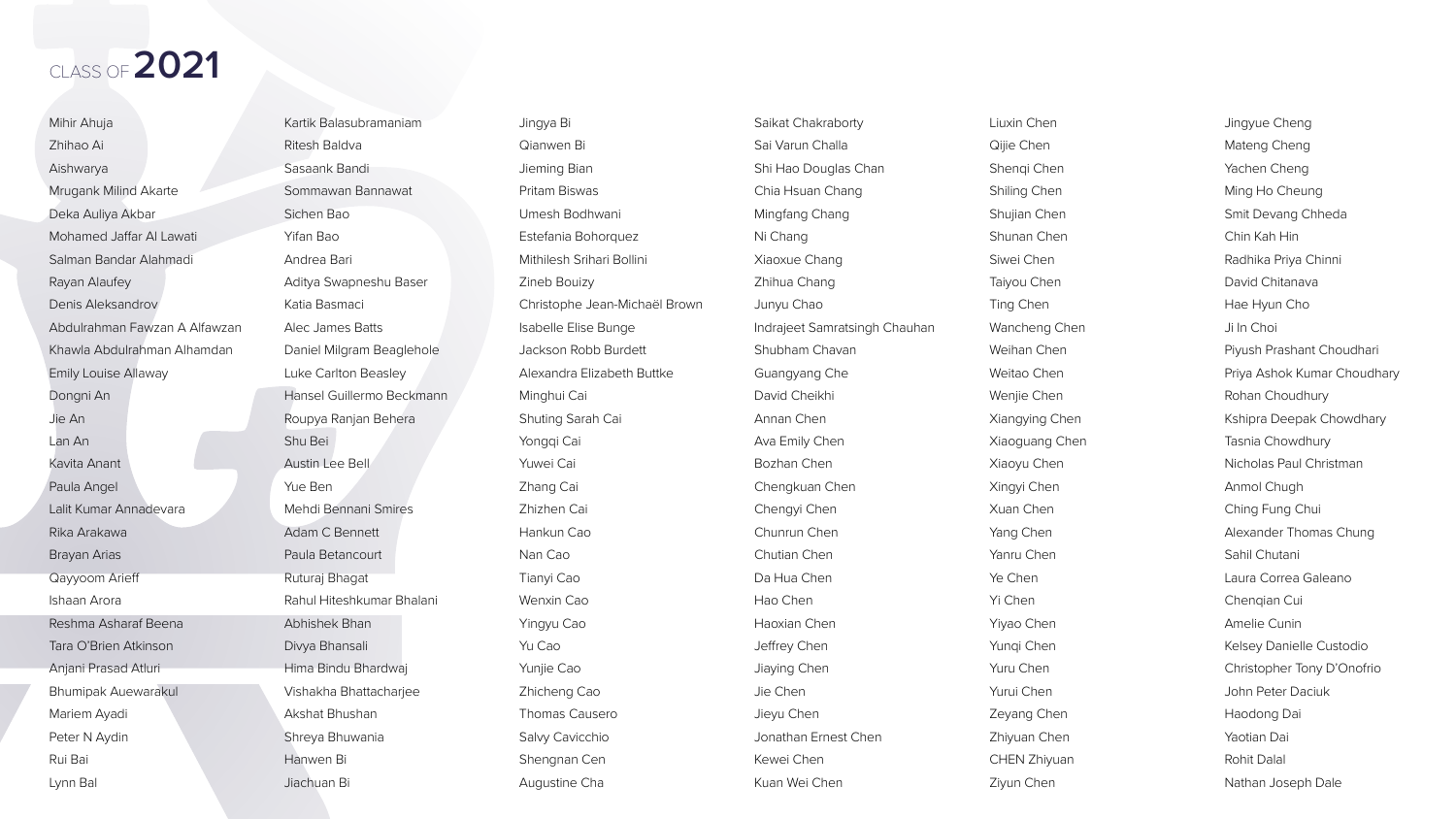Endric Daues Vedant Ashutoshbhai Dave Margarita De La Garza Coronado Swapnav Deka Alex Leon Delafontaine Marco Michael Della Genco Stefano Della Rossa Guillaume Gregory Marie Delorme Lishengzhen Deng Sining Deng Weijie Deng Yifeng Deng Aditya Nikhil Priti Desai Vaishali Hemalatha Devanand Jonah H Deykin Ujwal Dinesha Huping Ding Xuesong Ding Zijie Ding Corey Ditmars Paul Quoc Hung Doan Qianhui Dong Ye Dong Yinan Dong Manas Amish Dresswala Hongbo Du Xinyuan Du Ying Du Yu Hui Du

Francois Chuanyu Duan Lei Duan Weiran Duan Yicheng Duan Amrita Dutta Megan Elizabeth Eisele Julien El Naddaf Andrew Williams Ells Craig Janzen Emett Sarah Majid Enani Chenqi Fan Jiashuai Fan Siqi Fan Wen Fan Xiaoyu Fan Xiuqi Fan Yuhang Fan Zining Fan Senbiao Fang Xin Fang Micaella Farah Lauren Farrell Jingbo Feng Taoxing Feng Wenhan Feng Yi Feng Yuan Feng Zixin Feng Erica Ferrara

Eve Fishinevich Sean Kevin Wrona Fitzgerald Vincent Fleury Christina Floristean Louis Joseph Mansour Francois Peter C. Frey Lauren Elizabeth Friend Brian Lance Frost Qiang Fu Yicheng Fu Yiwen Fu Heetika Gada Erwan Gader Tian Gan Yuqiu Gan Pooja Ganesh Chang Gao Heyang Gao Minxuan Gao Xueran Gao Yang Gao Yuan Gao Aditi Garg Yirun Ge Jaison George Madeleine Georges Dimitrios S. Georgopalis Vahe Gharakhanyan Mahshid Ghasemi Dehkordi

| Michelle Ghozali              | Tejas Ravindra Gujar       | Chengyue He                  |
|-------------------------------|----------------------------|------------------------------|
| Michal Giemza                 | <b>Mohit Chander Gulla</b> | Fangpu He                    |
| Quentin Antoine Guy Glangetas | Longwei Guo                | Maokun He                    |
| Kaylee Christine Glenney      | Pinjie Guo                 | Shijie He                    |
| <b>Aneesh Goel</b>            | Weiyi Guo                  | Weiran He                    |
| Shu Hao Justin Goh            | Xin Guo                    | Wenzhe He                    |
| Ipek Simay Gokulu             | Xinnan Guo                 | Xiaohang He                  |
| Romane Goldmuntz              | Yu Guo                     | Xinyuan He                   |
| Sri Kapish Gollapalli         | <b>Yuxuan Guo</b>          | Yujie He                     |
| Dhruv Ashok Gondalia          | Zhilin Guo                 | Abigail Rose Herschman       |
| Linwei Gong                   | Zhiyi Guo                  | <b>Julia Carmen Hestenes</b> |
| Zhen Gong                     | Zineng Guo                 | lan Ho                       |
| Modhuli Debashish Goswami     | Amogh Gupta                | loi Kuan Ho                  |
| Yehudis Gottesfeld            | Bhavya Gupta               | Masatoshi Honda              |
| Manik Goyal                   | Isha Gupta                 | Kezheng Hong                 |
| Naman Goyal                   | Swati Gupta                | Abir Al Hoque                |
| Jerome Gu                     | <b>Jitesh Prasad Gurav</b> | Riazul Hoque                 |
| Qiaoyu Gu                     | Jad Haj Ali                | Monzil Hossain               |
| Ruoming Gu                    | Samrat Halder              | Nicholas Hou                 |
| Siyu Gu                       | Fengyu Han                 | Wunan Hou                    |
| Wenze Gu                      | Tianyao Han                | Fatme Ahmad Hourani          |
| Xin Gu                        | Wenyu Han                  | Chia-Ho Hsiung               |
| Xincen Gu                     | Yangyuan Han               | Hao-Yun Hsu                  |
| <b>Ying Gu</b>                | Yuheng Han                 | Hsiang-Yun Hsu               |
| Yuxuan Gu                     | Jiaming Hao                | Li-Chen Hsueh                |
| <b>Bob Guan</b>               | Jiangiao Hao               | Chong Hu                     |
| <b>Laurent Michel Guenin</b>  | Runyu Hao                  | Haohui Hu                    |
| Haomin Gui                    | <b>Harshit Harpaldas</b>   | Qi Hu                        |
| Theo Guignard                 | Bingzhen He                | Wanning Hu                   |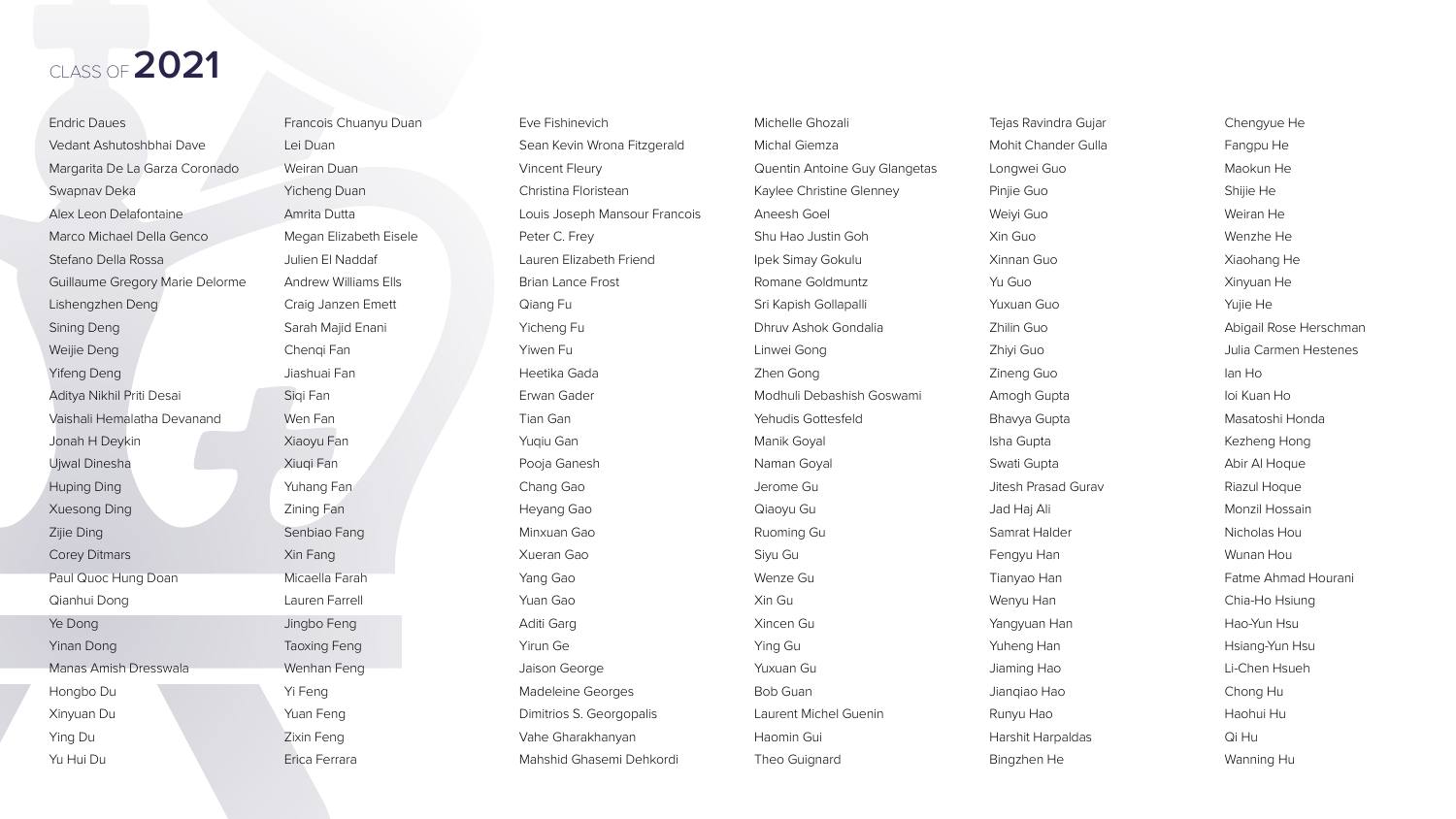Wenkai Hu Xiaoyun Hu Yihui Hu Yue Hu Yuhang Hu Yunxiao Hu Zizhang Hu Sijia Hua Yuyun Hua Chao Huang Cheng Huang Chenyu Huang Dongchen Huang Guanjie Huang Jiawen Huang Jin Huang Junhao Huang Junhui Huang Luke Huang Maoding Huang Po-Yu Huang Ruoqi Huang Shuo Huang Shuyu Huang Tieliang Huang Timothy Hao Huang Vincent Huang Weijie Huang Weiyi Huang

Yangchen Huang Yihao Huang Yiming Huang Yingwen Huang Yuebin Huang Yuhan Huang Yujing Huang Yuming Huang Zezhou Huang Zhili Huang Lam Ki Hung Youngsuk Hwang Mohammed Maseeh Ibrahim Jongwon Im Shrikar Bharadwaj Indaram Sarin Indrasukhsri Tanya Maria Iskandar Ally Israel Shaurya Jadeja Shreyas Saiprasad Jadhav Sanjana Jagannathan Aditya Jain Hritik Jain Satvik Jain Shashank Jaiprakash Vatsal Jaipuria Margaret Annaleura Jakus Siddhanth Janakiraman Daniel Jang

Axel Oern Jansson Daniel Jaroslawicz Min Chul Jeon Feng Ji Xiao Ji Yue Ji Chenlu Jia Jieqiong Jia Zelang Jia Yidong Jian Huimin Jiang Junyang Jiang Lin Jiang Ruien Jiang Shuai Jiang Shunhua Jiang Wenqi Jiang Xiao Jiang Yi Jiang Yihang Jiang Yumeng Jiang Zhaoxuan Jiang Zhengping Jiang Chengchao Jin Hao Jin Ming Jin Xiao Jin Yubei Jin Raghav Jindal

Haoyu Jing Yanwen Jing Aasma John Vrinda Johri Alexander Breki Jonsson Thorsteinn Jonsson Chengyou Ju Chien An Ju Luis Juarez Raphael Samuel Yankel Judkiewicz Neha Julka Panchanok Jumrustanasan Jin Woo Jung Simran Kalera Nikhil Kamoji Yusha Muhammad Kamran Jia Kang Yan Kang Ashutosh Sanjay Kanitkar Mihir Bhavesh Kansara Rajvardhan Kapadnis Archit Ajay Kapoor Brett John Karopczyc Shravan Karthik Ruofan Ke Arusha Kelkar Raiyan Rashid Khan Sujay Khandagale Aditi Khandelwal

Vaibhav Khankar Mansi Khemka Inaara Shahnawaz Kheraj Abhay Khosla Osama Khurshid Elaine Sun-Ah Kim Gyeom Kim Suhyun Kim Woo Jin Kim Youngbin Kim Daniel Chase Klass Linghan Kong Nicola Ann Kornbluth Goutham Reddy Kotapalle Abhinit Ashish Kothari Mahitha Kotipalli Adam Jordan Kravitz Nandini Krishnaswamy Kimberly Ruth Kroupa Sally Mann Kuan Cuiyu Kuang Lei Kuang Onkar Sanjay Kulkarni Harshit Kumar Rohit Ramesh Kumar Sachit Kumar Soumya Kumar Hyuk Joon Kwon Brent William La Muro

Priyanka Vijay Lahoti Yuan-Hsi Lai Nick Lamm Tomas Antonio Larrain Arellano Michael John Latour Shubham Sandeep Lavalekar Harry Haemin Lee Hojin Lee Jungwoo Lee Pin Yu Lee Richard Lee Sang Ha Lee Sangchul Lee Sihyun Lee Yi Che Lee Supassara Leeswadtrakul Chang Lei Hengyi Lei Zijing Lei Alan Gen Li Ben Li Boxi Li Boya Li Changjian Li Chiqu Li Danrong Li Du Li Haijing Li Hanjun Li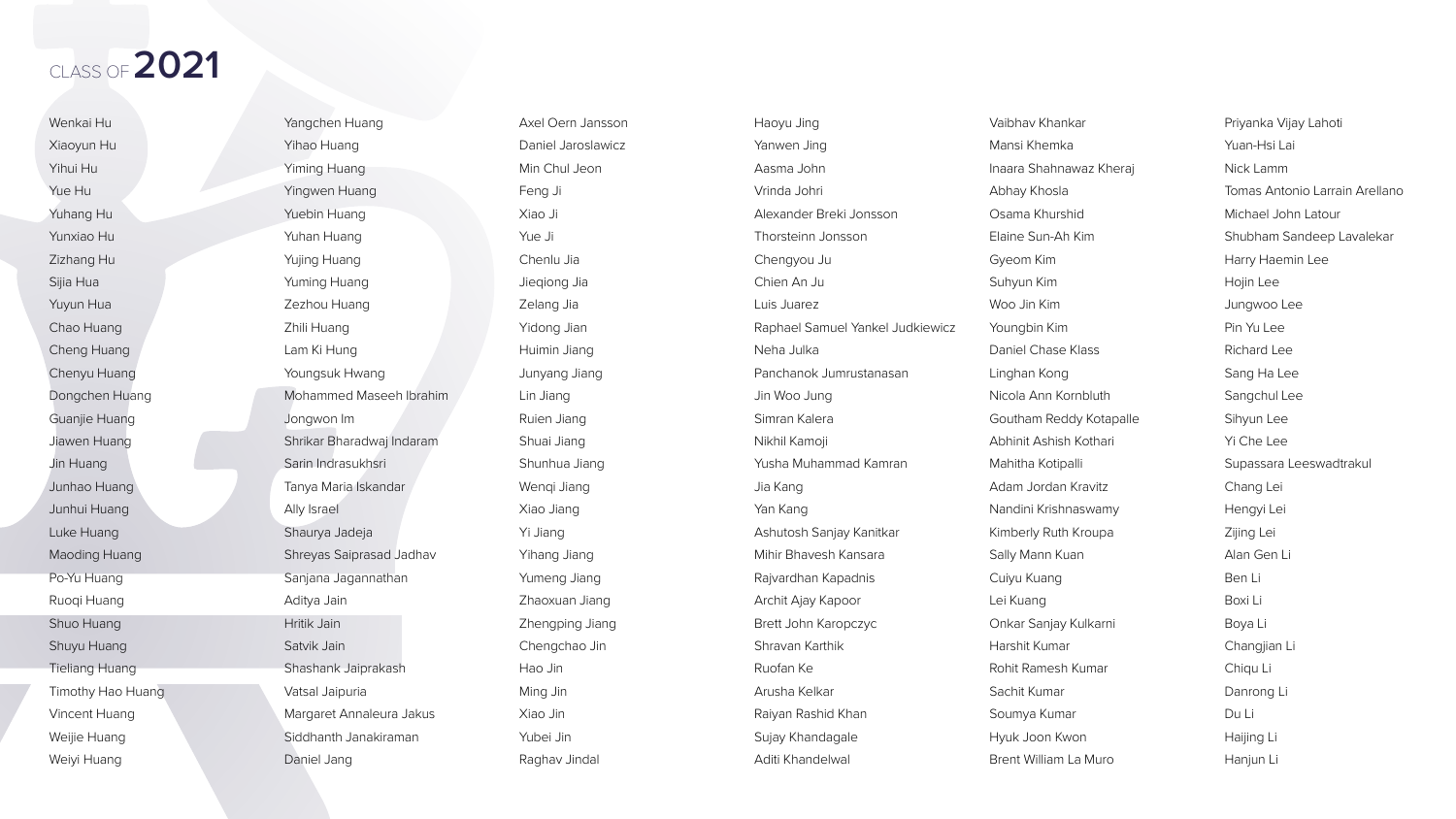Hanyu Li Hongyi Li Jiajie Li Jianing Li Jiayu Li Jiefan Li Jingyun Li Jiyao Li Junke Li Kainan Li Ke Li Lingzhi Li Liuhaoyue Li Mengyi Li Mengying Li Mingfei Li Minghao Li Qianyi Li Qinyi Li Ray Li Ruiguang Li Ruizhe Li Ruoxi Li Shiyun Li Songlin Li Suxiao Li Tairan Li Tao Li Tingwei Li

Tunyan Li Xiaopeng Li Xinqiao Li Xinyue Li Xuan Li Xuefei Li Xuheng Li Xupeng Li Yang Li Yicheng Li Yicheng Li Yifan Li Yihao Li Yueying Li Yumiao Li Zehao Li Zelin Li Zhehao Li Zhen Li Zhenhao Li Zhuoran Li Ziwei Li Jiepeng Lian Jiayi Liang Tianze Liang Xudong Liang Yi Liang Xuanyi Liao Stanislas Libmond

Tae Yoon Lim Alex Lin Chucheng Lin Hao Lin Jiaming Lin Kay Lin Ping-Feng Lin Shixuan Lin Stephen Fung Lin Tianyi Lin Vincent Cui-Hao Lin Weichang Lin Xiaobin Lin Xiuzhu Lin Xudong Lin Yuanchunyu Lin Yung-Ching Lin Zejun Lin Zheyuan Lin Yimeng Ling Yixin Ling Yuanjun Ling Zhiheng Ling Lauren Elizabeth Lisiewski Anke Liu Boyu Liu Boyu Liu Chang Liu Chong Liu

| Fangi Liu    | Yekai Liu                 | Jierong Luo              |
|--------------|---------------------------|--------------------------|
| Fu Xin Liu   | Yibin Liu                 | Lingrui Luo              |
| Guandong Liu | Yichi Liu                 | Lintao Luo               |
| Haixu Liu    | Yikun Liu                 | Weitao Luo               |
| Haotang Liu  | Yitao Liu                 | Yijia Luo                |
| Huazhang Liu | Yu Liu                    | Yuchen Luo               |
| Jessica Liu  | Yuchang Liu               | Yugi Luo                 |
| Jiaqi Liu    | Yuming Liu                | Zilin Luo                |
| Jiaqi Liu    | Yun Liu                   | Thomas Luong             |
| Jiawei Liu   | Yungi Liu                 | Chuwei Lyu               |
| Jiayun Liu   | <b>Yuxiang Liu</b>        | Shanshan Lyu             |
| Jierui Liu   | Zhigeng Liu               | Yue Lyu                  |
| Kaiwen Liu   | Zhixing Liu               | Rui Ma                   |
| Luca Liu     | Benjamin Weiss Livingston | Ruibin Ma                |
| Miao Liu     | Chi Cheng Lo              | Ruoyi Ma                 |
| Mingrui Liu  | Fatema Lodgher            | Shiyue Ma                |
| Minyu Liu    | Vanessa Long              | Xinpei Ma                |
| Minyue Liu   | Bernardo López Vicencio   | Xuanzi Ma                |
| Motao Liu    | Shin Ler Low              | Yirui Ma                 |
| Quanxing Liu | Chen Lu                   | Yue Ma                   |
| Ruixin Liu   | Shuyu Lu                  | Yueen Ma                 |
| Shiyi Liu    | Sicheng Lu                | Yufeng Ma                |
| Xinyi Liu    | Yanni Lu                  | Zhuoren Ma               |
| Yachao Liu   | Yiming Lu                 | Ziming Ma                |
| Yang Liu     | Yinhe Lu                  | Ralph Maarawi            |
| Yang Liu     | Zhiyong Lu                | Benjamin Jonah Maas      |
| Yanjun Liu   | Rohit Lalit Lunavara      | <b>Matthew Mackenzie</b> |
| Yanlin Liu   | Changxu Luo               | Parag Dilip Mahajan      |
| Yanting Liu  | Hao Luo                   | <b>Elsherif Mahmoud</b>  |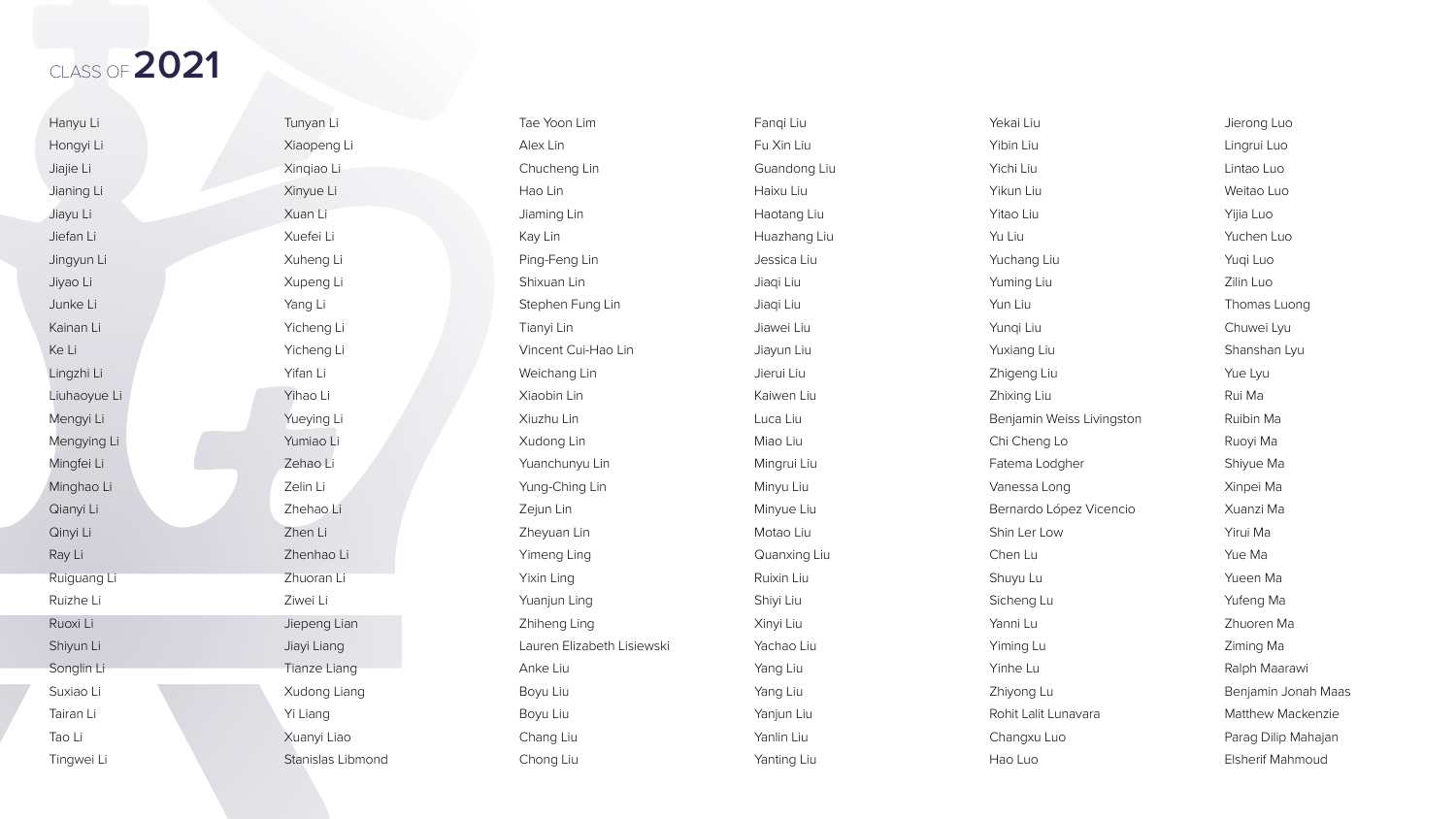Rohan Mahnot Leyi Mai Wai Chong Mak Matthew Charles Maker Aditya Makkar Elizabeth Anne Malan Vibhor Malik Stephen Daniel Malina Nikita Mallya Ruthvik Reddy Mannuru Swarna Bharathi Mantena Biying Mao Chengzhi Mao Jiheng Mao Xiaohang Mao Yue Mao Yuxuan Mao Rachel Hannah Marek Benjamin Richard Markham Matthew Kenneth Maroun Michael Dominick Marra Ana Maria Martinez Gomez Hesham Husain Masoudi Anthony John Mazza Matthew McCown Daniel Richard McKeen Hannah Noelle Mckool Ryan Owen Mcnally Sonali Rajesh Medani

Harsh Sanjay Mehta Jie Mei Niuyin Mei Hongyan Meng Ruofan Meng Ziye Meng Junyi Miao Guillaume Jerome Michel Andrew Louis Minafo Xuejun Ming Pierre Guillaume Minssen Shahen Mirzoyan Amogh Mishra Harsh Mishra Panagiotis Misirlis Daniel George Mitropolsky Vinit Kumar Mittal Sahana Mohandoss Niranjana Prasad Moleyar Pavan Moolimani Ye Eun Moon Aimee Rose Moses Daniel Moskowitz Hansen Mou Andreani Mouzourou Xueman Mu Abhishek Mukherjee Hrishikesh Aniruddha Mukte Alberto Munguia Cisneros

Mughilan Muthupari Srivatsa Mysore Panduranga Arjav Nag Vishnu Nagesh Kumar Sherin Ramla Naha Shreyans Nahar Prabhakar Manoj Naik Vishnu Nair Vishruth Nair Gilda Naka Hayato Nakamura Ayan Nandi Rishabh Narang Alexander Anees Nassar Evan Lloyd Nathan Achille O R Nazaret Ruturaj Rajendra Nene Winnie Hui Lin Neo Eric Michael Neyman Jay Zern Ng Clement Remy Ndenga Ngassam Mbandou Tommy Van Nguyen Jiliang Ni Runyu Ni Zifan Nian Jingjing Nie Ruoyi Nie Yuki Nishimura

Kumari Nishu Vikram Nitin Yipeng Niu Rebecca Lynn Noel Kenneth Afamefuna Nwokolo Javier Olavarria Mugica Chen Opatovsky Patrick D. Orenstein Malin Emma Johanna Ortenblad Xin Ou Zhong Tian Ou Yang Boya Ouyang Ye Ouyang Dwiref Snehal Oza Berrak Ozer Salvatore Pace Akshay Vikas Pakhle Yash Palawat Hsinyu Pan Leiqi Pan Mingen Pan Siyan Pan Tangjie Pan Yiping Pan Ziyue Pan Ananye Pandey Shubham Pandey Tanvi Gautam Pareek Jenny Jihyuon Park

Pruthaba Rajendrasinh Parmar Kartik Parnami Julian Ryan Partyka Pinak K Patel Sandipkumar Pravinkumar Patel Gauri Mahendra Patil Neelam Patodia Matthew Joseph Patrick Anton Priyanka Paulraj Anika Jeanette Pavis Baptiste Pean Xiaofu Pei Yuchen Pei Matthew James Pellicore Maggie Peng Yiming Peng Fitsum Ermias Petros Zane Matthew Peycke Jennifer Liza Pilamunga Antonios Pinotsis Param Popat William Neil Porter Gleb Igorevich Posobin Olivia Camille Shannon Powell Prajwal Prakash Janet Catherine Prumachuk Jin Pu Adit Sachin Purohit Yingyuan Qi

Zixuan Qi Gaolin Qian Xiaocheng Qian Yizhou Qian Haoyu Qin Tianyue Qin Chennan Qiu Donghao Qiu Siyi Qiu Tianyi Qiu Enhui Qiu Zhang Zhongche Qu Zifeng Qu Sidarth Ajit Raghunathan Lawan Rahim Karthik Rajaraman Iyer Priyadharshini Rajbabu Nuntanut Raksasri Anshuman Karthik Ramachandran Raksha Ramesh Neeraj Ramkumar Mohanish Vivek Ranade Karan Sanjay Rao Daren Ren Guancheng Ren Jueran Ren Mengxuan Ren Qiaochu Ren

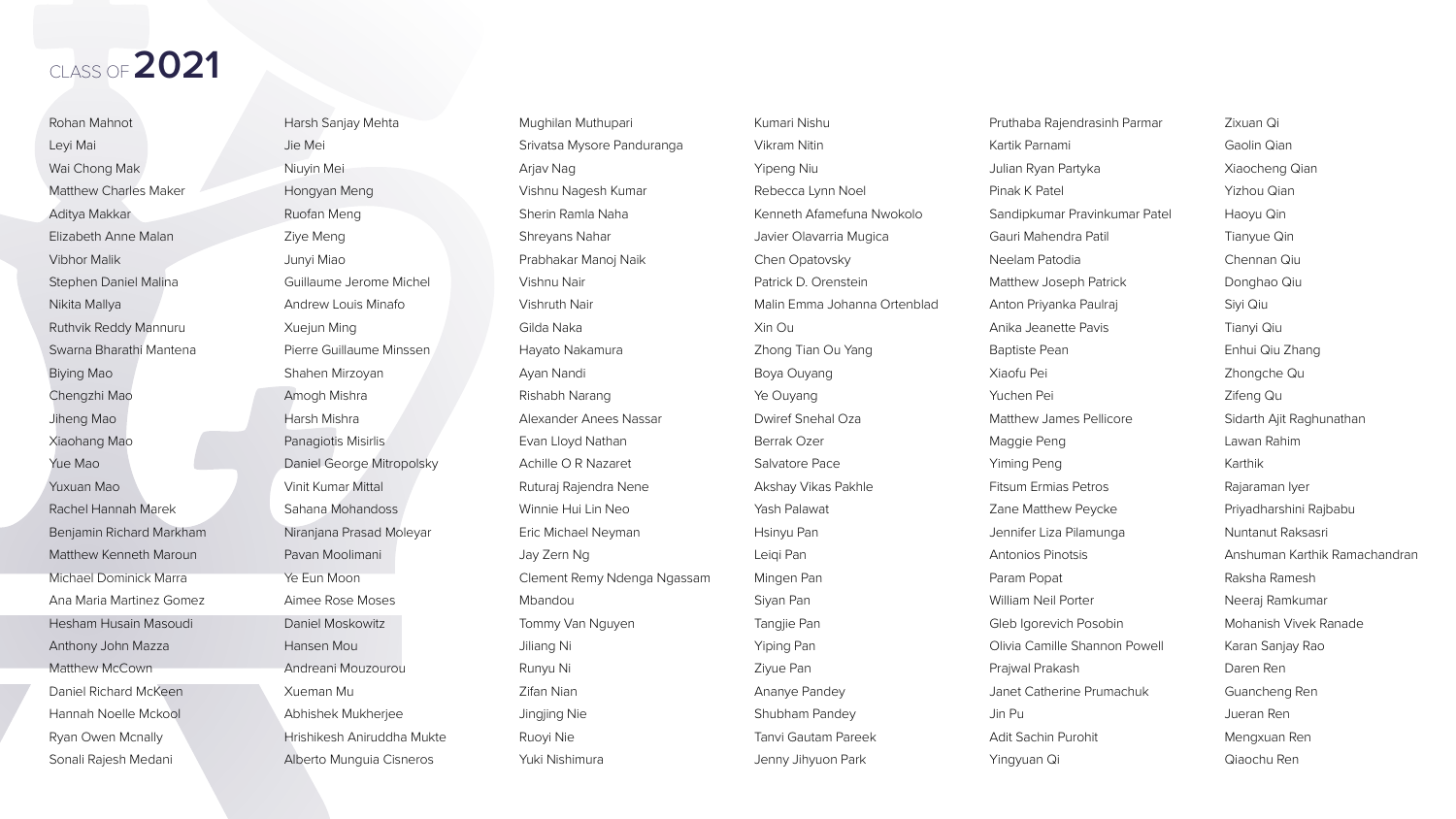Qingqing Ren Qingyuan Ren Weihang Ren Xiaotong Ren Oriana Gabriela Rios Palmieri Suraj Rishi Daniel Elias Rodas Hernandez Daanish S. Rode Kuan Rong Adam Michael Ross Thomas S Rothman Michelle Maria Roy Mili Roy Alan Rozet Yadin Rozov Joseph Ronald Rubin Christopher Russo Caroline Graham Rutherford Karl Philippe Saadeh Shani Sadeh Sanchya Sahay Emi Sai Mert Atila Sakaogullari David Michael Salbert Sara Anne Samuel Ansh Charanjit Singh Sandhu Clayton Hendrick Sanford Ningjing Sang Anunay Vivek Sanganal

Bhumit Sanjay Sanghavi Edouard Sanson Christina Rose Santa Lucia Erika Santos Jonathan Irvin Santoso Jasen Alexander Sapia Kailash Karthik Saravanakumar Alisha Satyarth Neel Save Pranav Sawant John Robert Schenker Marie Louise Schnetz Anna Catherine Marij Schoonen Nathaniel Schwartz Admir Sehovic Matthew Scott Sekerke Aditya Sekhar Madhavan Seshadri Jun Sha Adesh Mitesh Shah Jay Shah Kinnari Malav Shah Mahak Shah Nihaar Shah Yash Manoj Shah Siddhant Shandilya Shivani Shankar Menglin Shao

Shengnan Shao Ayushparth Sharma Rohit Sharma Ahmad Shayaan Feiqiang Shen Junru Shen Longfei Shen Qing Shen Siyue Shen Tianqi Shen Wubing Shen Xinzhe Shen Yifeng Shen Yuge Shen Yuhui Shen Zhanglue Shen Zhenqi Shen Jian Sheng Luzhou Shentu Shashank Shet Prasham Dhaneshbhai Sheth Jiahe Shi Jie Shi Jingshan Shi Ruoran Shi Siyao Shi Xiaoyu Shi Xinyuan Shi Yalin Shi

Yao Shi Yuheng Shi Zhehan Shi Charles Dongwon Shin Jung Ah Shin Sagar Shorey Xinyi Shu Pei Yin Jodie Shue Andrei Aliakseevich Shylo William Randall Sickinger Dipika Sikka Metika Sikka Christine Cecilia Silveira Samuel Schiff Silverman Gurpreet Singh Kanak Mahip Singh Yogesh Singh Gaurav Singhal Alexandra Sklyarenko Benjamin Talbott Smith Royston Soares Alpar Solyom Wonjun Son Baizhi Song Chang Song Chenfei Song Huiyu Song Junlin Song Qikang Song

Runtao Song Shiqi Song Yang Song Yifan Song Yongxin Song Yujing Song Matthew Diego Sonnenberg Harguna Sood Rayan Soundardjee Aditya Sridhar Malvika Sridhar Malavika Srikanth Pranav Shankar Srinivasan Jake Frank Stamell Amanda Steigman Robert Skylar Stinson Crystal Kwan Stowell Jinhai Su Mengyuan Su Amaury Sudrie Tabitha Karuna Sugumar Yufeng Sui Bihui Sun Bohan Sun Haoran Sun Jiajing Sun Jiawen Sun Kaichen Sun Peigen Sun

Peimou Sun Peiyuan Sun Qihang Sun Sijia Sun Xiaoxiao Sun Yiwen Sun Yiyang Sun Yuliang Sun Zsanett Suto Adam Svystun Conor John Sweeney Masaki Joseph Takamatsu Christofer Li Han Tan Jiasheng Tan Tianle Tan Xunyong Tan Yue Tan Yufei Tan Zhiheng Tan Zhuoming Tan Jiaqi Tang Rui Tang Shuhao Tang Weixuan Tang Yuyan Tang Jordan Moses Tanudjaja Runzhou Tao Xijia Tao Atharva Vilas Tatkare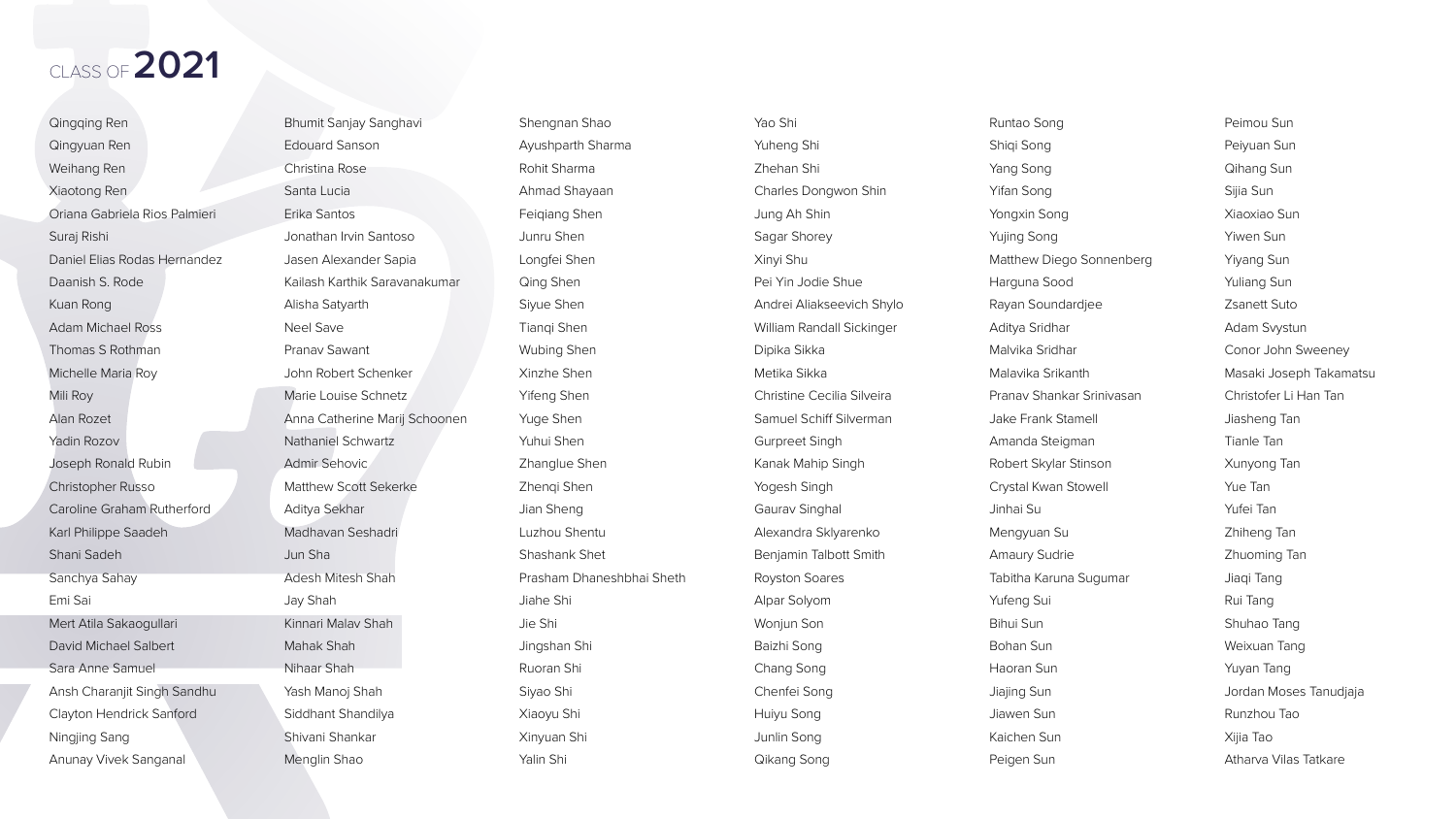Maxime Tchibozo Chun Ying Tee Gideon Teitel Marshall Clark Tekell Shivam Jayesh Thakkar Niabelle Emilie Thelemaque Bertrand Thia Thiong Fat Joanne Tho Pierre Tholoniat Anjali Naidu Thota Ruihua Tian Xinluan Tian Xinyue Tian Yiwen Tian Yumeng Tian Curren Sameer Tipnis Sarthak Tiwari Ayaka Toake Angela Monica Tolwani Patricio Javier Torres Vy Tran Suman Tripathy Esha Trivedi Riva T. Tropp Eric Chung Chih Tsai Pei-Ling Tsai Yi Ping Tseng Tu Tu Wenwen Tu

Harsh Sanjeev Tuli Vijaya Harshitha Tutari Obinna Blaise Umeh Sooraj Parameswaran Unni Skand Upmanyu Mehmet Sinan Uray Carter Paul Usowski Om Bharatbhai Vaghasia Umang Vaish Shyen Sanjay Vakharia Phani Kumar Valasa Anurag Srinivas Varanasi Lara Valentina Vartanian Maximiliano Vedoya Ramirez Shiv Vidhyut Venkatagiri Ankit Verma Siddhanth Vinay Rushabh Uday Vinchhi Ravleen Virdi Harish Visweswaran Fei Wan Guizhong Wan Jieyu Wan Yue Wan Zhuoting Wan Bingtang Wang Bingzhuo Wang Binqian Wang Caoyue Wang

Chen Wang Cunjun Wang Dongqi Wang Fay Wang Guanjie Wang Han Wang Han Wang Haoting Wang Hongjin Wang Hongyi Wang Jiahao Wang Junli Wang Junyao Wang Kuangguidong Wang Lan Wang Linghao Wang Ludi Wang Meng Wang Menghan Wang Mutian Wang Muxuan Wang Nuoya Wang Oliver Liu Wang Qiuyue Wang Shengtao Wang Shuran Wang Siyuan Wang Songli Wang Tian Wang

Tianling Wang Tianmu Wang Tianyan Wang Tianye Wang Tianyi Wang Tingyi Wang Tsung-Hsiang Wang Wensi Wang Wenxuan Wang Xiaohe Wang Xiaoyi Wang Xingbei Wang Xinyao Wang Xinyue Wang Xuechun Wang Xuejin Wang Xuejing Wang Xueru Wang Yanbin Wang Mike (Yao-Yi) Wang Olivia (Yeling) Wang Yifei Wang Yihan Wang Yihan Wang Yihuang Wang Yiming Wang Ying Wang Yitian Wang Yixuan Wang

Yu Wang Yuan Wang Yue Wang Yujia Wang Yujie Wang Yulong Wang Yuqian Wang Yuxiao Wang Zhaoyang Wang Zhe Wang Zhengyang Wang Zhidan Danielle Wang Zhiyuan Wang Ziang Wang Zihao Wang Zihe Wang Zihu Wang Zijian Wang Zijing Wang Ziniu Wang Brendan John Warner Jingkaihui Wei Yiran Wei Rui Wen Yunxuan Weng Kevin Christian Wibisono Faith Kristyna Williams Mateo Sebastian Williams Kevin Milan Womack

Foong Yee Wong Hoi Pang Wong Kin Wai Wong Ashley Wu Cornell Wu Daniel Wu Fan Wu Guande Wu Hanyu Wu Haoxuan Wu Jiachen Wu Jingyi Wu Jingying Wu Jingzhou Wu Kai Wu Mowen Wu Qian Wu Qitao Wu Shan Wu Shaofeng Wu Tian Wu Xingjian Wu Yangfan Wu Yangyang Wu Yingnan Wu Yushi Wu Zhuofan Wu Zhe Xi Shengqing Xia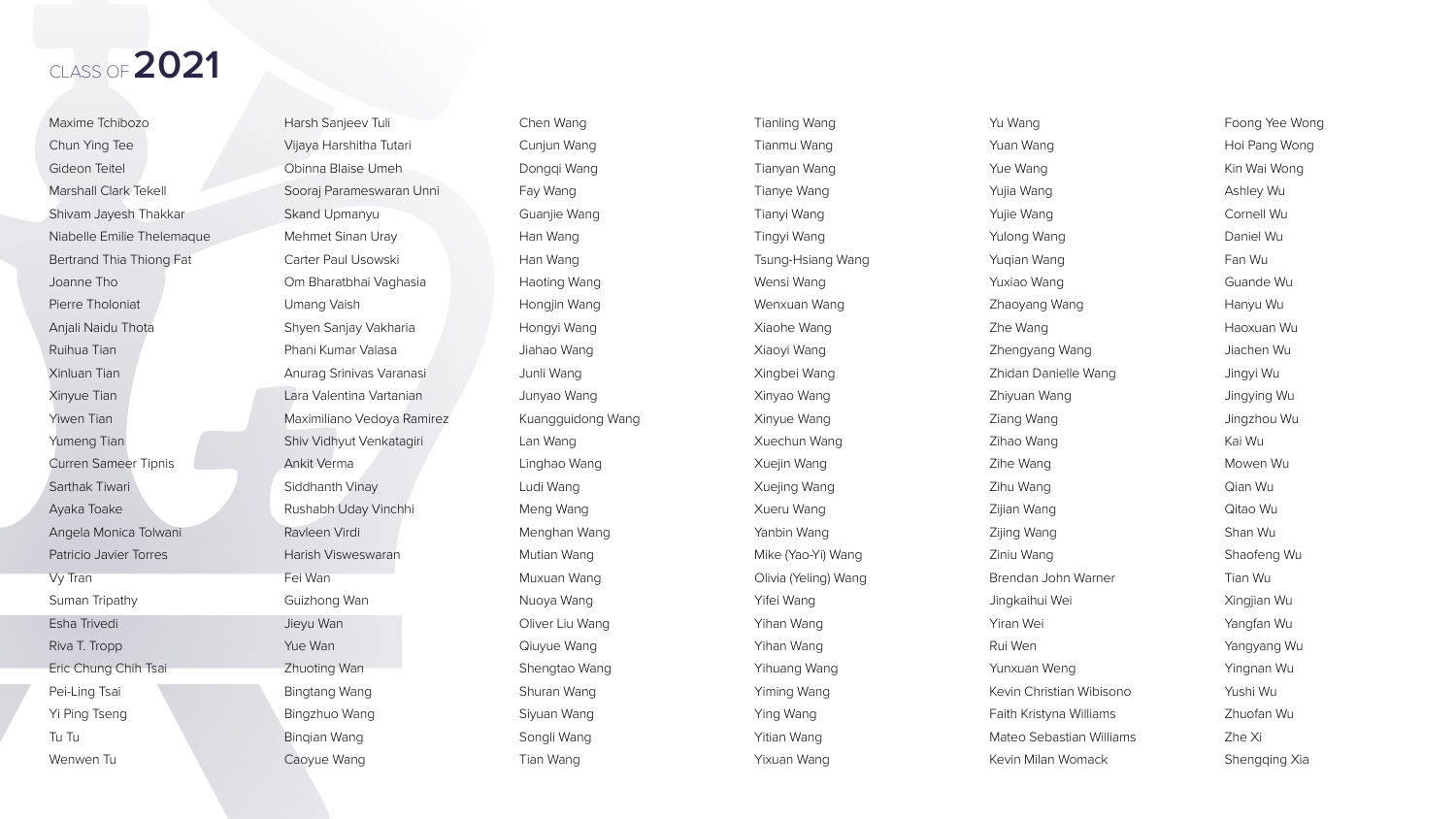Xue Xia Yuanmeng Xia Yunjun Xia Guinan Xiang Di Xiao Feng Xiao Yunqing Xiao Binhe Xie Jiaming Xie Shangzi Xie Tian Xie Yingde Xie Jiakun Xin Lin Xing Rui Xing Zhuoyue Xing Jiahao Xiong Jinlin Xiong Jinxin Xiong Xin Xiong Donghai Xu Fan Xu Han Xu Huayun Xu Huiting Xu Jie Xu Mengdi Xu Shusen Xu Sikun Xu Tianze Xu

Tianze Xu Wan Xu Wenyi Xu Xu Xu Yuan Xu Yujie Xu Yumin Xu Zhenjia Xu Zijing Xu Chun Xue Jie Xue Zilong Xue Yingluo Xun Jeswanth Yadagani Abhimanyu Yadav Harsh Yadav Congcheng Yan Jin Yan Shijia Yan Ye Yan Yunfeng Yan Chenghao Yang Chenxu Yang Haonan Yang Hewei Yang Jiawei Yang Jiayin Yang Jingren Yang Jinjing Yang Rain Yang

Shiyun Yang Shuo Yang Tian Yang Tianchang Yang Ava (Tong) Yang Xinyi Yang Yifan Yang Yiyin Yang Yizhi Yang Yuanji Yang Yue Yang Zhezheng Yang Zihan Yang Hua Yao Jeremy Louis Clement Yao Jianan Yao Shuoyang Yao Shuwan Yao Siyu Yao Weixi Yao Xiaoyan Yao Zheng Yao Zhi Yao Di Ye Lichen Ye Peili Ye Pengxian Ye Zijun Ye Sultanmurat Yeleu Joo Yong Yi

Danqi Yin Fanxing Yin Haoran Yin Jianfeng Yin Siyuan Ying Zihao Ying Youngkeun Yoon Haoxuan You Jiakun You Jing You Chen Yu Guanhua Yu Haibo Yu Huayu Yu Hui Yu Mingjia Yu Qianhui Yu Sean Jaspar Yu William Jagchid Yu Yixiang Yu Youwei Yu Zhenghao Yu Ye Yuan Yuzhang Yuan Yang Yue Duanyue Yun Zehui Yun Ali Zare Sabin Zarrandikoetxea Yiyang Zeng

Cheng Zhai Yujia Zhai Weiwei Zhan Yu Zhan Zhicheng Zhan Aixuan Zhang Aoxing Zhang Chao Zhang Chenyuan Zhang Chris Zhang Chuang Zhang Edith Jin Zhang Haoran Zhang Hengwei Zhang Jiaqi Zhang Jiayu Zhang Jinming Zhang Junhao Zhang Junzhe Zhang Li Zhang Ling Zhang Lixin Zhang Miaoci Zhang Nan Zhang Pingyu Zhang Qianrui Zhang Qingli Zhang Qinwei Zhang Qiyan Zhang Richard Zhang

Ruyi Zhang Shijia Zhang Shuqian Zhang Tianren Zhang Wenrui Zhang Wentao Zhang Xinyan Zhang Xinyu Zhang Yanxin Zhang Yi Zhang Yichi Zhang Yiguang Zhang Yihan Zhang Yongyi Zhang Yudong Zhang Yuemeng Zhang Yuexing Zhang Yuting Zhang Yutong Zhang Yuxin Zhang Yuxuan Zhang Zequan Zhang Zhanming Zhang Zhenchen Zhang Zheng Zhang Zhenhao Zhang Zhichao Zhang Zhichu Zhang Zhihao Zhang Zhongyu Zhang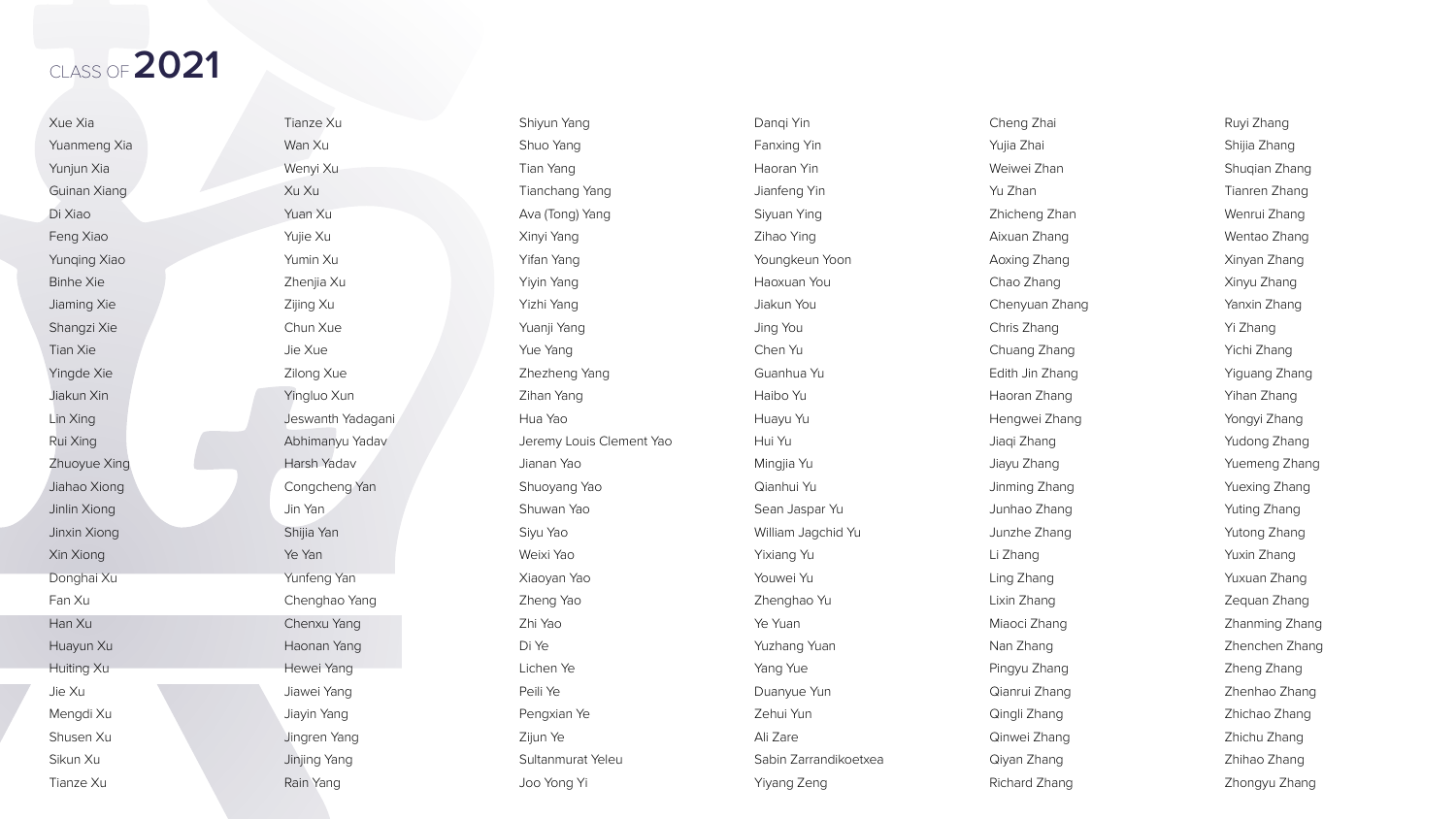Zirui Zhang Ziyang Zhang Chen Zhao Chenxi Zhao Qiang Zhao Sicheng Zhao Yajie Zhao Yin Zhao Yining Zhao Yonghe Zhao Yongyi Zhao Zhuo Zhao Jintao Zheng Longgang Zheng Mengting Zheng Peilin Zheng Qingan Zheng Yanqi Zheng Yinuo Zheng Yuning Zheng Zhihao Zheng Zixiang Zheng Jiahao Zhi Ruochen Zhong Yuyao Zhong Bangwei Zhou Geyang Zhou Jiaxi Zhou Jiayang Zhou

The following students will have the *degrees conferred in April, May or June 2021.*

Kaidong Zhou Luofeng Zhou Qinhan Zhou Qiwen Zhou Sijie Zhou Yanyue Zhou Yaoyue Zhou Yifan Zhou Yijing Zhou Yuheng Zhou Zihui Zhou Ziwei Zhou Chu Zhu Danhan Zhu Dechuan Zhu Hongmin Zhu Jianning Zhu Junhuan Zhu Junxi Zhu Libo Zhu Mingjun Zhu Qiaoge Zhu Tiffany Lily Zhu Xiaoyu Zhu Xiaoyun Zhu Xingyu Zhu Yanrui Zhu Yili Zhu Ying Zhu

Yinyao Zhu Yiran Zhu Yu Zhu Yuefei Zhu Yuliang Zhu Yuncan Zhu Yuqing Zhu Zeyu Zhu Ziwei Zhu Zixian Zhu Jianfeng Zhuang Zi Zhuang Claude Jean Zoghzoghi Hanyu Zou Mingwei Zou Chaoyi Zuo

#### **Candidates for the Degree of**

#### **Master of Science**

Amitya Agarwal Shubham Agrawal Gustaf Wilhelm Ahdritz Yousef Saad Ahmad Muhammad Uzair Ahmed Omar Al Ismaili Abduljabbar Abdulrazaq Alhamood

|     | Mohammad Almejel         |
|-----|--------------------------|
|     | Daniela Alvarez          |
|     | David Alvarez Cespedes   |
|     | Lin An                   |
|     | Pierre Andurand          |
|     | Anushri Pankaj Arora     |
|     | Panos Arvanitis          |
|     | Vishwa Vipul Ashar       |
|     | Stoyan Jivkov Atanassov  |
|     | Seung-Jae Bang           |
|     | Sofia Barbosa            |
|     | lan Henry Billinge       |
|     | Anastasia Deana Bizios   |
|     | Joshua Patrick Bly       |
|     | Fabio Vazdemelo Braz     |
|     | Tolulope Ayodeji Bukola  |
|     | Brennan Robert Bushee    |
| eir | Jalaluddin Butt          |
|     | <b>Yue Cao</b>           |
|     | Gino Ottavio Castellucci |
|     | Simon Chamorro Ramirez   |
|     | Rian Naveen Chandra      |
|     | Jeffrey Chang            |
|     | Kaifu Chen               |
|     | Liangyu Chen             |
|     | Liushiya Chen            |
|     | Xi Chen                  |
|     | Yu Chen                  |
|     | Zhirui Cheng             |

In Wai Cheong Terry Lee Chern Alejandra Chinea William Nicholas Chiu Yueh-Ting Chiu Tanmay Chopra Cherry Cheuk Yi Chu Linh Chu Tzu Yi Chuang Lovish Chum Arno Cognet Justin Ty Cohen Tianyi Dai Yuanchu Dang Rajlakshmi De Luke Benjamin Demo Piaoying Deng Samuel Deng Yingying Deng Edward Enrico DePaola Sarah Nicole Dimonte Michael James Diodato Kyle Patrick Ditonto Isaac Donis Zhuoxu Duan Geraldi Dzakwan Alexandre Nicolai Dziena Brendan Eder Brian Joseph Esposito

Nicholas Philip Etz Shijie Fan Samantha Brailey Faris Oladotun Fatade Xiao Feng Wendy Patricia Fernandez Graydon James Kilgour Flatt Daniella Marie Fodera Kara E Fragola Siddhesh Atul Gandhi Qi Gao Sasank Garikapati Anders Geil Andrew Todd Glaubman Julian Goldberg Vignesh V. Gopal Garrison Grogan Chaoxuan Gu Joyce Guo Keshav Gupta Ishan Guru Sameh Nadeem Hameedi Mengyao He Xinzi He Xun He Sara Henry Nitya Hinduja Levi A. Holmes III David Hsiung

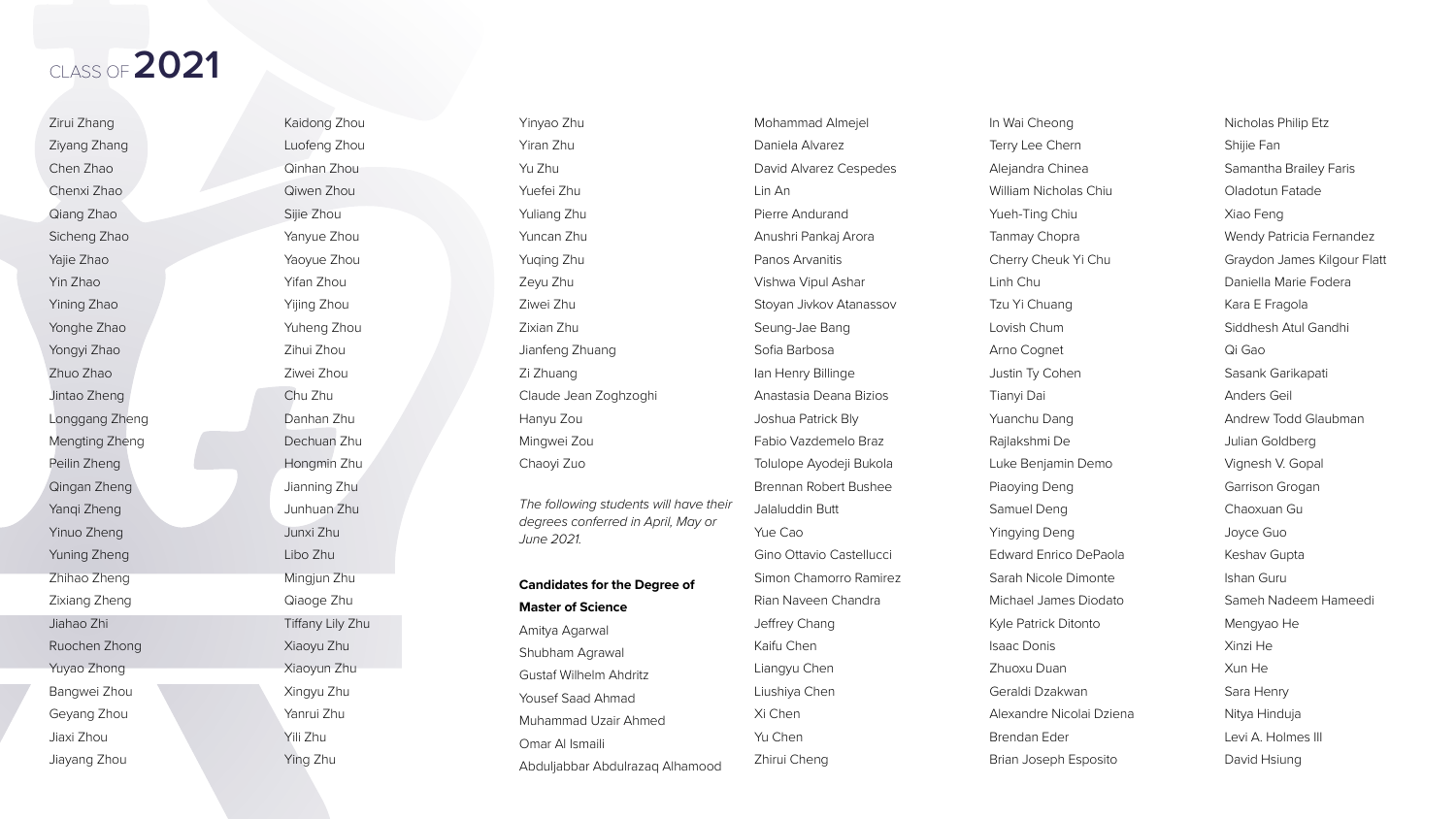Hanxu Hu Yinbo Hu Luwen Huang Madison Ann Ihrig Charalampos Ioannou Oscar Victor Jasklowski Pooja Jethani Libo Jian Weifan Jiang Yibo Jiang Yue Jiao Emily Wei Jin Yiting Jin Hariz Safwan Johnson Samuel Harrison Jubb Rahul Ajit Karandikar Nicholas Alexander Kasseinov Juhi Khemani Federico Guillermo Klinkert Ascanio Shalva Ariel Kohen Saritha Krishna Kumar Hugh Krogh-Freeman Ananth Ravi Kumar Nishita Lamba Roberto Carlos Landazuri Arteaga Zachary Tate Lawless Quoc Nam Le Hollis Marin Lehv Bryan Lei

Matthew G. Lemieux Benson Bin Bin Li Franklin Li Jenny Jiayi Li Leyun Li Lina Li Linbo Li Wangzhi Li Xin Li Su Liang Yiqing Liang Lyu Lin Yichao Lin Zhen Lin Pei Liu Runqiu Liu Yu Liu Zixiong Liu Aaron Yi Lo Luiza Loiferman Luis Adolfo Lopez Maria Fernanda Lopez Siyuan Lu Daniel Lubinitsky Jayant Sidharth Madugula Ilica Mahajan Danielle Nicole Mahoney Kaleab Tsehai Mamo Adam Isaac Mann

Jenna McCune Shannon Elyse Mcelroy Conor Cooper McGuire Erik Melicio Kasey Murakami Vaishnavi Murthy Sebastian Oscar Julius Nilsson Martin Edward Nolan Jakub Ostrowski Divya Pabba Tushar Hemant Pagare Meghna Pancholi Yuxin Pang Kassiani Papasotiriou Neelabh Pareek Sashaank Venkata Pasumarthi Amit Shravan Patel Sherin Pranay Patel Binghui Peng Pamela Stacey Peralta Ara Peterson Ryan Wayne Phillips Richard Joseph Pieri Maurice Pierre Anita Pinto Zhi Qi Cheng Qian Yinuo Qin Michelle Quin

| Mamunur Rashid                     | Hongyu Wang                 | Elizabeth Yesul Yum                                                         |
|------------------------------------|-----------------------------|-----------------------------------------------------------------------------|
| Thomas Anthony Rebbecchi Jr.       | Xinru Wang                  | Doohyung Yun                                                                |
| Kenah Y. Riccardi                  | Zile Wang                   | Erfan Zabeh                                                                 |
| James Rogot                        | <b>Anand Mahesh Wataney</b> | Xinchen Zhai                                                                |
| Feng Rong                          | Guanfei Wei                 | Zhucheng Zhan                                                               |
| Nikki Laura Sanford                | Jin Wei                     | Bingyan Zhang                                                               |
| David E. Schemitsch                | Xiaolu Wen                  | Bryant Hugo Zhang                                                           |
| Maxwell Meyer Segan                | Joshua Lucas Wende          | Hanwen Zhang                                                                |
| Janane Gopalsamy Sekaran           | <b>Ziling Weng</b>          | Hengjie Zhang                                                               |
| Siddhant Shital Shah               | <b>Matthew Gail Wester</b>  | Lu Zhang                                                                    |
| Yao Shang                          | Hyun Myoung Woo             | Yushan Zhang                                                                |
| Joshua Raymond Valentino Siallagan | Muchen Wu                   | Xiangyu Zhao                                                                |
| James Bergin Smiley                | Yu Jian Wu                  | Yunke Zhao                                                                  |
| <b>Zhicheng Song</b>               | Zhenguo Wu                  | Yuhong Zhong                                                                |
| <b>Vivek Subramaniam</b>           | Peng Xia                    | Shijie Zhou                                                                 |
| <b>Charles Gordon Summers</b>      | Jing Xiao                   | Ti Zhou                                                                     |
| Man Sun                            | Alan Ren Xie                | Yining Zhou                                                                 |
| Lin Tan                            | Zihao Xiong                 | Hongbo Zhu                                                                  |
| Yunkai Tang                        | Jianjin Xu                  | Qing Zhu                                                                    |
| Emma Simin Tao                     | Yiyuan Xu                   | Joseph Harry Zuckerman                                                      |
| Stacy Yuan Tao                     | Chenye Yang                 | Tomer Zwi                                                                   |
| Maharshi Thakker                   | Yihao Yangchen              |                                                                             |
| Pawornwan Thongmak                 | Richard Yao                 | The following students ha<br>degrees conferred in Octo<br>or February 2021. |
| Zongkai Tian                       | Jiaang Yao                  |                                                                             |
| Anneliese Trujillo                 | Hongzhe Ye                  |                                                                             |
| Priyank Jivrajbhai Vasoya          | Karina Yeh                  | <b>Master of Philosophy</b>                                                 |
| Vionna Wai                         | Junrong Yi                  | Sakhar Badr Alkhereyf                                                       |
| <b>Kealy Walters</b>               | Liane Akemi Young           | Miguel Angel Arroyo                                                         |
| Gengyu Wang                        | Feng Yu                     | Evangelos Atlidakis                                                         |

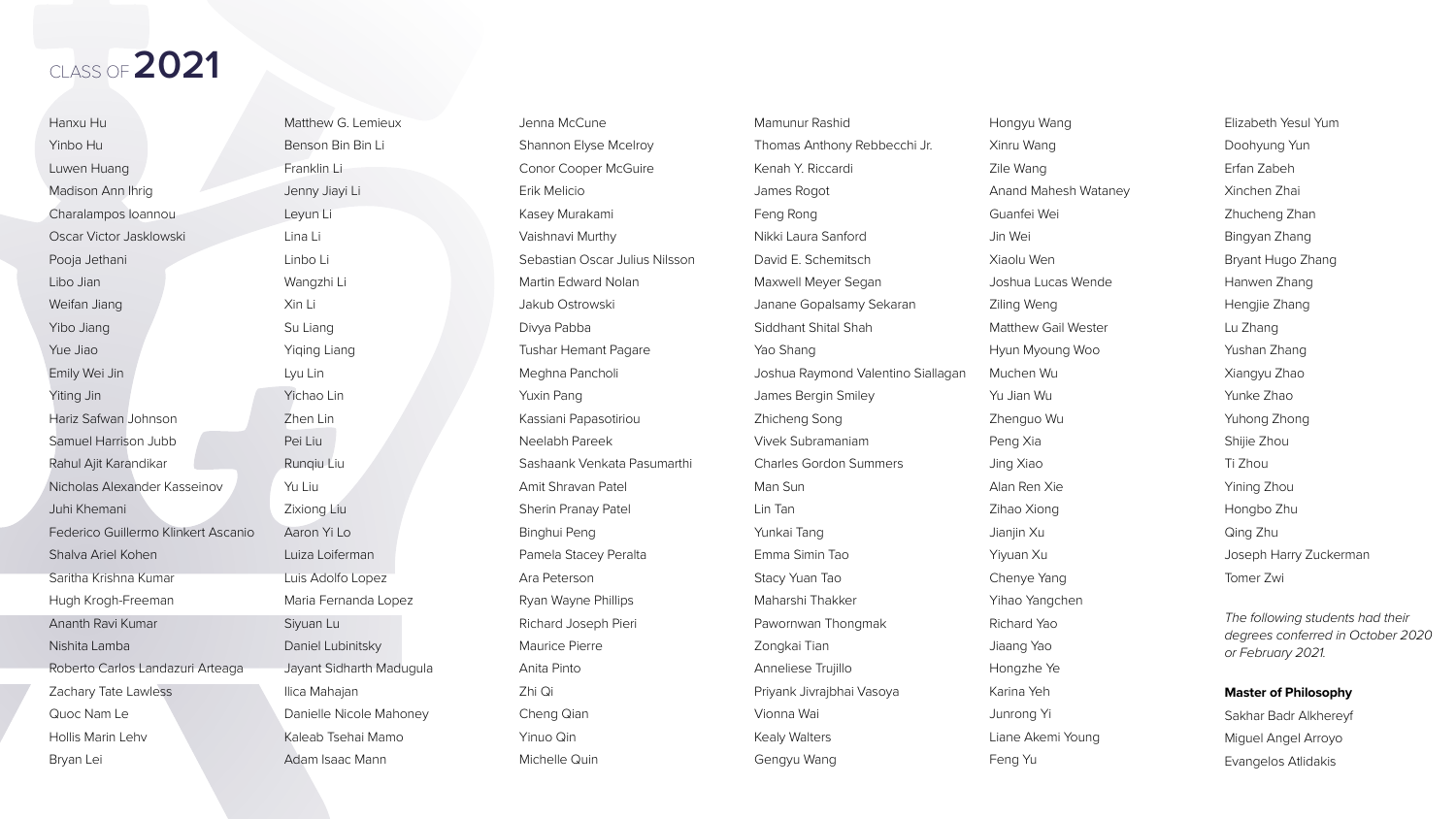Maynard Marshall Ball Oscar Chang David Chen Zhengqian Cheng Jeffrey Elloian Nathan Robert Finney Craig Gutterman Jiayang Hu Yuta Inaba Christopher Robert Kedzie Rachael Tara Keller Bumho Kim Sung Justin Kim Joanne Haeun Lee Jin Tack Lim Kunal Vasudeo Mahajan Antonio Khalil Moretti Jonathan Russ Mehrnoosh Shafieezade Abade Zhenyu Shou Stanislav Tsitkov Jonathan Thomas Vardner Weizhong Wang Vernon Keith Wong Yifan Wu Long Yang Dennis Jinglun Yuan *The following students had their degrees conferred in October 2020 or February 2021.*

#### **Doctor of Philosophy**

Nathan Casey Abrams Sakhar Badr Alkhereyf Mirella Lorrainy Altoé Todd Arnold Miguel Angel Arroyo Evangelos Atlidakis Maynard Marshall Ball Jalaj Bhandari Nicole Rose Blumenfeld John Whitlock Brooks Eric Cushman Bryant Oscar Chang David Chen Shaowen Chen Tingjun Chen Xi Chen Zhengqian Cheng James Walter Doss-Gollin Yong Dou Omar El Housni Jeffrey Elloian Nathan Robert Finney E-Dean Fung Wenbo Gao Akash Kshitij Garg Kumar Goutam Craig Gutterman

Jiayang Hu Yuta Inaba Mayank Jhalaria Randy Qingyu Jia Andrew Matthew Jimenez Christopher Robert Kedzie Rachael Tara Keller Bahar Khalighinejad Bumho Kim Sung Justin Kim Brian Sahnghoon Lee Joanne Haeun Lee Jin Tack Lim Kunal Vasudeo Mahajan Cassie Gail Meeker Lea Melki Antonio Khalil Moretti Marcello Morgantini Christopher Zachary Mosher Peijie Ong Sangwoo Park Ioannis Petromichelakis Pedro Piacenza Salman Ehtesham Qasim Huajie Qian Samuel Thomas Robinson Jonathan Russ Vincent Policina Sayseng Mehrnoosh Shafieezade Abade

Hooshmand Shokri Razaghi Zhenyu Shou Raghav Singal Arvind Srinivasan Oded Stein Lampros Svolos Dustin Tran Stanislav Tsitkov Jonathan Thomas Vardner Erik Alex Waingarten Siyan Wang Weizhong Wang Lea Riva Winter Vernon Keith Wong Long Yang Shuoguang Yang Miao Yu Dennis Jinglun Yuan Wangda Zhang Yihan Zhang Kaiyi Zhu

*The following students will have their degrees conferred in May, June or October 2021.*

## **Candidates for the Degree of Doctor**

**of Philosophy**  Adam Atia Tianjian Chen Jaebin Choi Pavan Kumar Chundi Benjamin Czerwin Steven Robert Denny Carmine Elvezio Elika Fallah Mikhail Golman Julien Grand-Clement Maximilian Haas-Heger Guoxiang Han Camilo Hernandez Yizhong Hu Dantong (Danielle) Huang Clement Koh John Koh Han-Wen Kuo Hwi Lee Shih-Wei Li Zhexi Lin James McLean Diana Mojahed Shreya Narasimhan

Jessica Erin Oehrlein Angelica Pasqualini Jesus Prado De La Mora Jake Rabinowitz Shruti Rastogi Chirag Sachar Mehmet Hazar Seren Jay Shim Ruobing Song Sowmya Nagasree Sundaresh Sai Swaroop Sunku Min Yee Teh Jordan Thimot David Williams-King Jiayao Yuan Jie Yuan Alireza Zareian Yudong Zhang Yeqing Zhou

> *\* cum laude \*\* magna cum laude \*\*\* summa cum laude*